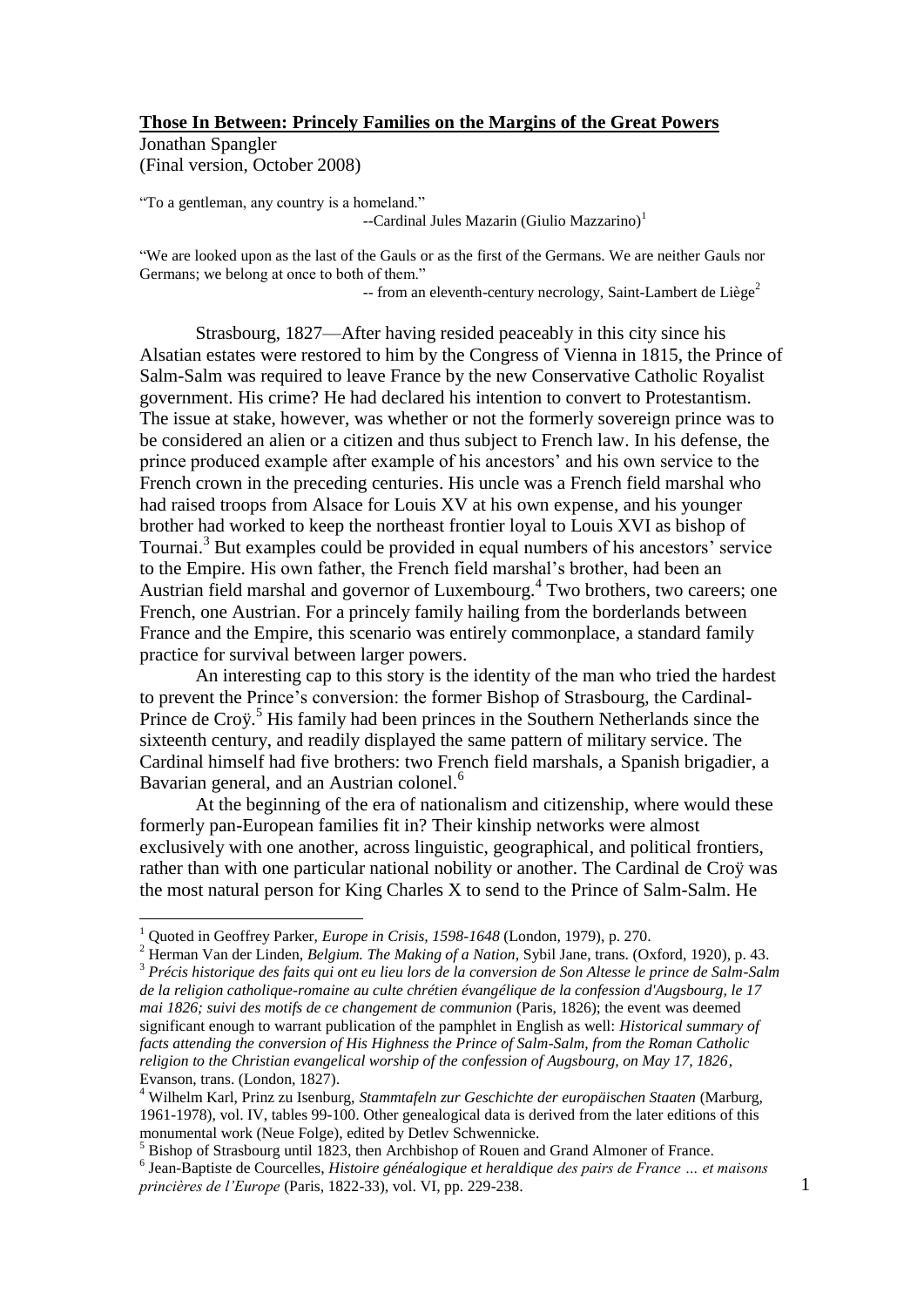was his cousin, and he understood his 'family values'. This chapter will analyze the issues affecting the positions of such semi-sovereign families in the borderlands between France and the Empire and their impact on the development of national loyalty or identity and early modern state building, particularly in the Southern Netherlands (modern Belgium) and Alsace.

Large multilineal princely dynasties such as the Salm or the Croÿ were part of a wider European order of 'transregional' families, who appear with great regularity in political and cultural histories of most European nation-states but have never been systematically studied as a whole. The task of course is daunting, requiring reading knowledge of every major European language (with the exception perhaps of English) and an understanding of the politico-cultural workings of most European states. This chapter will attempt only to identify some common features, based on general prosopographical and genealogical sampling and some specific archival material, with an aim to define characteristics for a set of aristocrats with similar geographical origins and a similar *modus vivendi*. Their number can be set at about thirty distinct yet thoroughly interconnected dynasties, defined by a loose understanding of the concept of sovereignty and the title 'prince'. Aside from the difficulty of fitting these princely transregional families into strictly national studies, this group has also been overlooked as neither typically noble, nor strictly speaking royal. They can be described as 'the bottom of the top' of the European hierarchical system and, in following a recent trend to rehabilitate and recognize the relevance of dynasticism in the political culture of the early modern world, are worth our attention, particularly in our understanding of the shift between conceptualizations of the state from a feudalist perspective of the state as merely those estates and individuals loyal to an individual sovereign to the view of a physical territory occupied by a distinct population, "imagined as an egalitarian horizontal comradeship."<sup>7</sup>

Since the splitting of the Frankish dominions into eastern and western kingdoms in the ninth century, sovereignty over the middle portion was rarely formalized and often contested. The descendants of this 'Middle Kingdom'—the future Belgium, Alsace, Lorraine, western Switzerland, Dauphiné, Provence, Savoy, and Piedmont—formed a patchwork of conflicting feudal loyalties to the king of France or to the German emperor, to both or indeed to neither. In the era before nationalism, these regions thrived not as a frontier, but as a meeting place for economic and cultural exchange.<sup>8</sup> As Strasbourg once again becomes a center of European political and economic activity for the twenty-first century, it is important to recognize that this region was once the center of imperial power, not the periphery. The nobles who established themselves in this middle corridor cultivated links with both east and west, and retained dual identities, as revealed in something as simple as their names: Ribeaupierre and Rappoltstein, Montjoye and Frohberg, Petit-Pierre and Lützelstein, Deux-Ponts and Zweibrücken, Lorraine and Lothringen. Exact borders mattered little and families on the margins easily shifted alliances and loyalties across the generations. But the early sixteenth-century consolidation of government across Europe brought a need to define effective jurisdictions in the larger states and the need for smaller territories to define their status more precisely. Duke Antoine of

<sup>7</sup> Benedict Anderson, *Imagined Communities. Reflections on the Origin and Spread of Nationalism* (London, 1983; revised 1991), p. 6. See also Jeremy Black, *Kings, nobles and commoners: states and societies in early modern Europe: a revisionist history* (London, 2004).

<sup>8</sup> See Daniel Nordman, *Frontières de France, de l'espace au territoire XVI<sup>e</sup> -XIX<sup>e</sup> siècle* (Paris, 1998); Samuel Clark, *State and Status. The Rise of the State and Aristocratic Power in Western Europe* (Cardiff, 1995).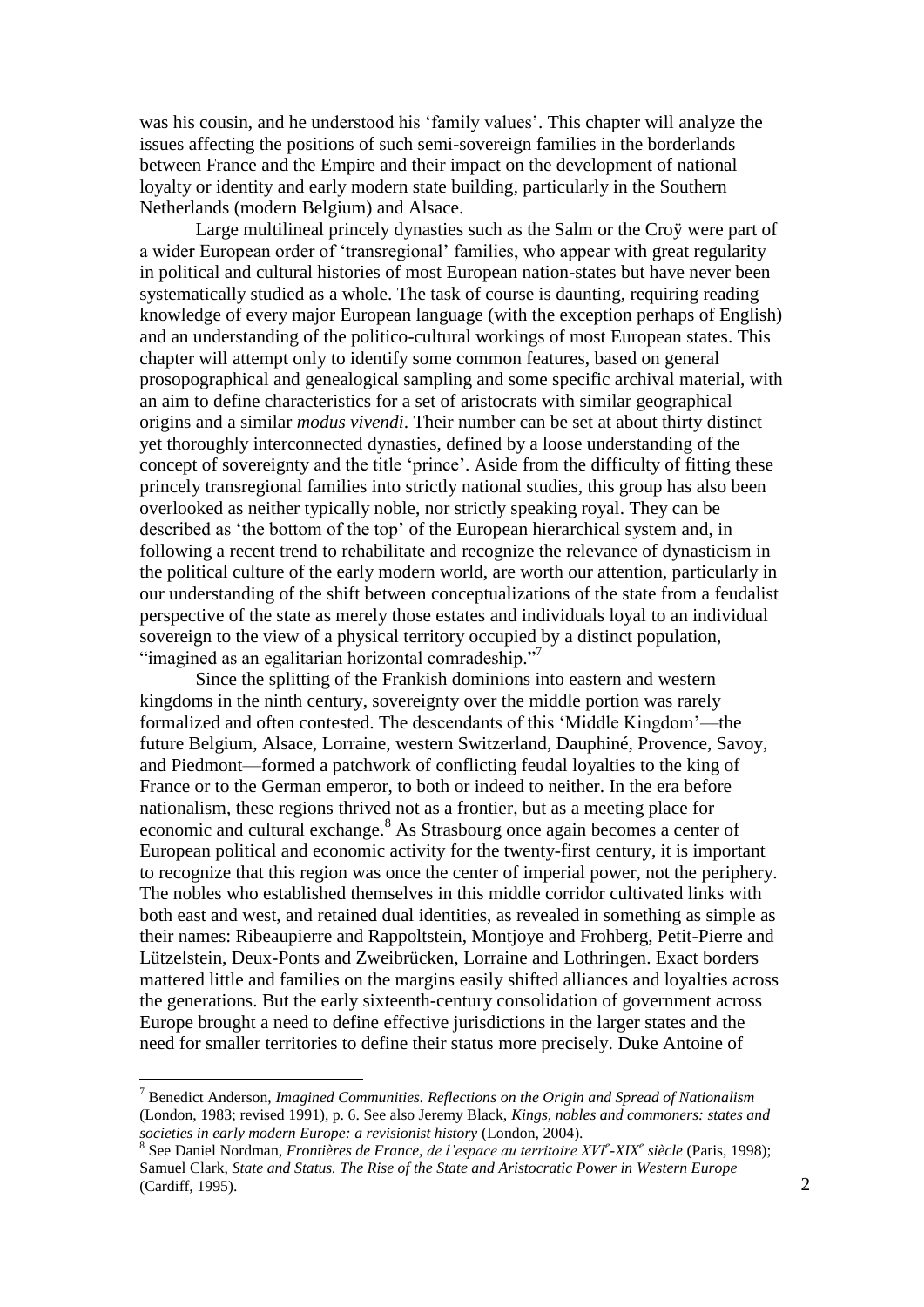Lorraine, for example, signed the Treaty of Nuremberg with Emperor Charles V in 1542, which clarified that only Antoine's Imperial fiefs (principally to the north and east of Lorraine) were directly accountable to the Emperor, while Lorraine itself was sovereign, "liber et non incorporatus," under the *protection* of the Empire.<sup>9</sup>

Several basic characteristics are shared by the transregional princely dynasties. The first is privilege generated from rank at birth. As princes, these men (and women) had the closest daily access to European monarchs, not because of their offices or military achievements, but because of their birth. The kinship network as a whole profited from individual success, whether in Paris or Vienna—the location did not matter. But a particular strategy appears in the genealogical record again and again, the strategy of 'two sons, two armies', placing sons on both sides of a political divide. This not only provided employment for younger sons, but 'hedged the bets' for the survival of a dynasty between the rivalries of its larger neighbors. The system also maintained a regular flow of information between these neighbors, useful to the families and the monarchs they served alike.<sup>10</sup> The second is privilege generated by location. These families were courted by monarchs and statesmen on both sides of the borders in ways that more 'central' nobles were not. In particular, provinces with an absentee ruler, like the Southern Netherlands, Alsace, Naples or Scotland, saw the elevation to the highest ranks in greater number than in locations closer to the sovereign, both to keep the local elites loyal and to create a surrogate court with enough sparkle and mystique to reinforce the loyalty of the rest of the population. In the processes of early modern nation building, border families were courted in newly annexed provinces to stimulate or maintain the loyalty of the entire province. The great powers competed with each other in awarding their highest titles and chivalric honors, to the obvious benefit of these nobles and their families. It is important to consider, however, that many of these families can be considered as transregional not because they moved but because the frontiers moved across them. The characteristics shared by this elite subset of European nobility represented both a centripetal and a centrifugal force in state formation: maintaining a separateness of regional identities in the midst of centralization and at the same time a more general sense of 'Europeanness', forged and supported by networks of kinship.

The existence of small sovereignties between larger sovereignties was problematic. They were ignored at the Great Powers' peril. Protestant dissenters found haven in Navarre and principalities in the Vosges like Salm and the county of Saarbrücken.<sup>11</sup> Debased coinage from small states blessed with mineral wealth like

<sup>9</sup> Jean-Daniel Pariset, "La Lorraine dans les relations internationals au XVIe siècle", in J.-P. Bled, E. Faucher, and R. Taveneaux, eds., *Les Habsbourg et la Lorraine* (Nancy, 1988), pp. 50-51; Emile Duvernoy, "Recherches sur le Traité de Nuremberg de 1542", *Annales de l'Est* (1933). The original text of this treaty can be seen in Dom Augustin Calmet, *Histoire écclésiastique et civile de Lorraine* (Nancy, 1728), vol. V, p. 537. The Duke agreed to pay the taxes required by the Imperial Diet (at twothirds the amount paid by the other territorial princes) but would not contribute to levies for the Emperor's wars. The right of final appeal was vested in the Duke, removing Lorraine from the jurisdiction of the Imperial supreme court at Speyer.

<sup>10</sup> On secret diplomacy between Vienna and Versailles, Heinrich, ritter von Srbik, *Wien und Versailles, 1692-1697: zur geschichte von Strassburg, Elsass und Lothringen* (München, 1944), pp. 45-83.

<sup>11</sup> Guy Cabourdin, *Encyclopédie illustrée de la Lorraine: Les temps modernes—1. De la Renaissance à la guerre de Trente ans* (Nancy, 1991), pp. 105-107. The fortified town of Pfalzburg was established in 1568 by Count Palatine Georg-Johann of Veldenz, Comte de la Petite-Pierre (Lützelstein). He gave it a judicial officer, set up a mint, and settled refugees from both German Lutheran and French Calvinist confessions. The foundation was approved by Emperor Maximilian II in 1570, but by 1584, the Count was in financial trouble and mortgaged the territory to the Duke of Lorraine, and was never able to redeem it. It remained, however, the only town officially not Catholic in the Duchy as late as 1600, and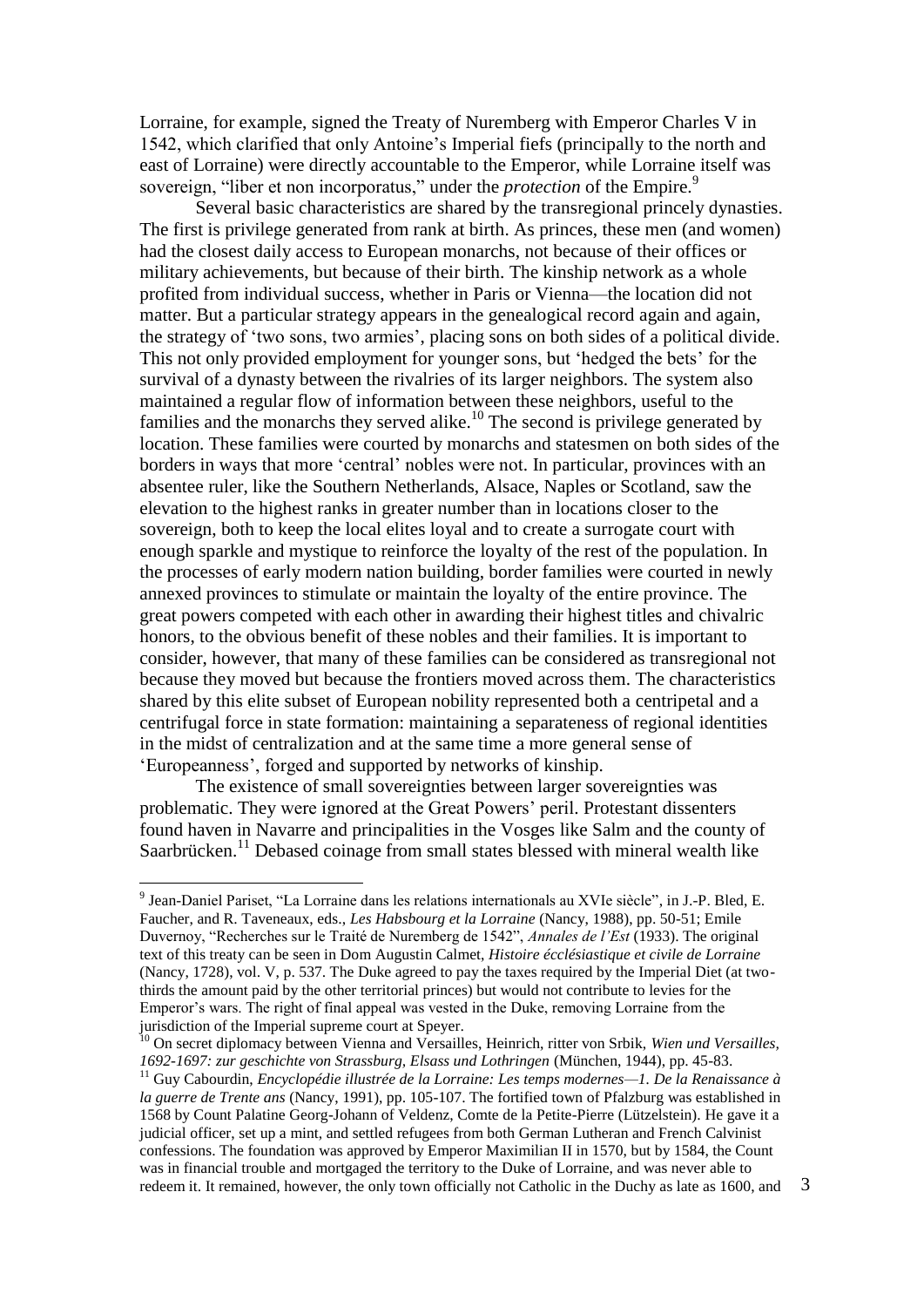Lorraine or the Ardennes principalities of Château-Regnault or Sedan upset French and Imperial markets. <sup>12</sup> But larger states could make use of these factors as well, as seen in the Jewish creditors of Metz, theoretically under the jurisdiction of the king of France from 1552 (*de facto*; *de jure* from 1648), but exempted from French law banning Jews, as Metz continued to be a 'foreign' territory, not fully integrated into France until  $1789$ <sup>13</sup> Kings and capitalists could thus obtain funds in ways restricted in the capital, not unlike modern tax-havens in today's surviving sovereign border principalities of Monaco and Liechtenstein. As a force counter to modern state building, 'aristocratic internationalism', in tandem with the 'Republic of Letters' of the Enlightenment, took the place of the Catholic Church as the main unifier of a single European consciousness after the splits of the Reformation. From this perspective, the transregional princely families can be represented as a conservative force in early modern Europe, which, from a nineteenth-century *étatist* centralist point of view is undoubtedly negative, but with a nod to recent reappraisals of decentralized, fragmented polities like the Holy Roman Empire, can be seen as defenders of an alternative system of governance that defied the absolutist tendencies of kings and middle-class bureaucrats.<sup>14</sup> Even as the appeal of federalism in Europe weakened in the nineteenth century, border princes continued to play formal and informal roles, particularly in diplomacy, before becoming obsolete in the aftermath of World War I. Yet it is worth noting that as late as 1943, Hitler purged members of the high aristocracy from sensitive positions in the Third Reich, mistrusting their loyalties due to their 'cosmopolitan families'.<sup>15</sup> This chapter will focus on these two aspects of transregional princely families: their relationships with monarchy and their roles in the integration of border provinces and state building.

Historians have regularly highlighted the leading roles played by the high nobility of the Low Countries at the courts of the Burgundian dukes and their immediate Habsburg successors.<sup>16</sup> Yet attempts to locate these great nobles in

<u>.</u>

was created a principality for the Duke's sister in 1624 (p. 160). Saarwerden was contested between Catholic Lorraine and Protestant Nassau from the beginning of the sixteenth century until the Treaty of Rijswijk, 1697, and was then held by Nassau until it was incorporated into France in 1798 (p. 185).

<sup>12</sup> Debased coinage from Lorraine and the bishopric of Metz was a constant problem for France, and one of the reasons behind the invasion of 1552. Cabourdin, *Encyclopédie illustrée de la Lorraine*, p. 21. Cabourdin also notes the reputation of Louise-Marguerite de Guise as a 'billoneur' (a maker of debased coins) in her tiny principality of Château-Regnault deep in the Meuse valley (p. 176). Her 'state' was forcibly exchanged for *rentes* with Louis XIII in 1629 (Bibliothèque Nationale de France [BN], Factum 10065). See also Simon Hodson, "Politics of the Frontier: Henri IV, the Maréchal-Duc de Bouillon and the Sovereignty of Sedan", *French History*, vol. 19, no. 4 (2005).

<sup>13</sup> Gilbert Cahen, "La Region Lorraine" in B. Blumenkranz, ed., *Histoire des Juifs en France* (Toulouse, 1972), pp. 77-136. Jews were also protected in the neighboring sovereign Alsatian county of Hanau-Lichtenberg. André-Marc Haarscher, *Les Juifs du Comté de Hanau-Lichtenberg entre le XIVe siècle et la fin de l'Ancien Régime* (Strasbourg, 1997).

<sup>14</sup> Peter H. Wilson, *From Reich to Revolution. German History, 1558-1806* (Basingstoke, 2004), pp. 11-17, following (with caution) the path laid down first by authors lauding diversity and federalism such as Francis Ludwig Carsten, *Princes and Parliaments in Germany from the Fifteenth to the Eighteenth Century* (Oxford, 1959) and Gerhard Benecke, *Society and Politics in Germany, 1500-1750* (London, 1974). See also Maiken Umbach, ed., *German Federalism: Past, Present and Future* (Basingstoke, 2002).

<sup>15</sup> Indeed, it was acknowledged that until the 1940s the *lingua franca* of princely families across northern Europe was English, attributed to the singular dominance (some quipped 'political power') of the English nanny before 1918. Jonathan Petropoulous, *Royals and the Reich. The Princes von Hessen in Nazi Germany* (Oxford, 2006), pp. 6-7, 35-36.

<sup>&</sup>lt;sup>16</sup> Werner Paravicini, "The Court of the Dukes of Burgundy. A Model for Europe?", in R. G. Asch and A. Birke, eds., *Princes, Patronage and the Nobility* (Oxford, 1991); and Georges Bischoff, "Une enquête: la noblesse austro-bouguignonne sous le règne de Maximilian I", in *Les Pays de l'entre-deux*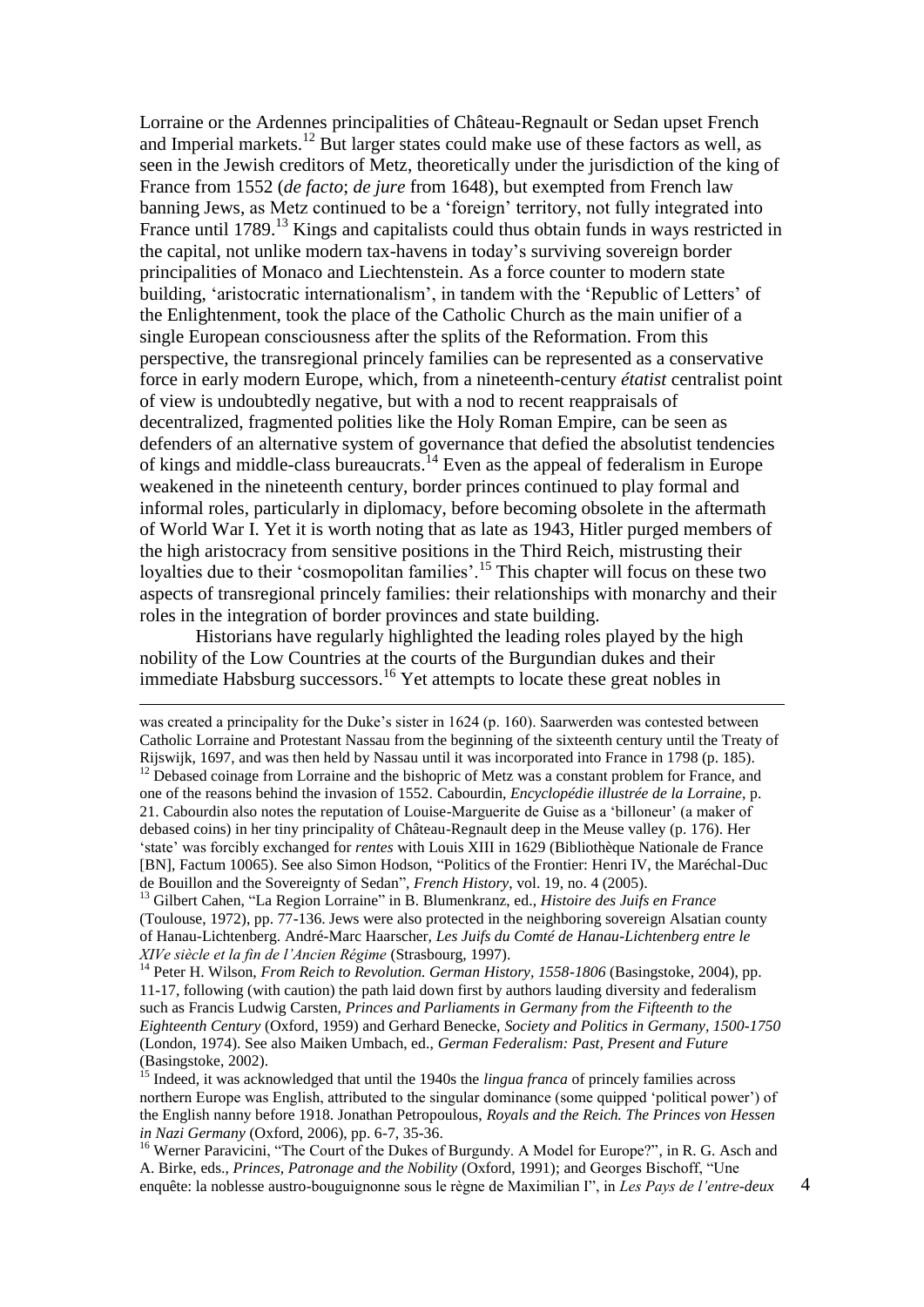subsequent periods becomes more difficult. Any collection of essays on the nobility will undoubtedly contain a chapter on the Dutch Republic, on France, or on the Empire, but where can one look to find out what has happened to those in between? After playing such a large part in the struggle between rebellion and loyalty in the 1570s, did the great Southern Netherlandish houses simply disappear? Were they completely impotent under Spanish rule as has been suggested?<sup>17</sup> In the words of Dutch historian Pieter Geyl, they were "glittering with honors, but with sadly restricted power."<sup>18</sup> If this was so, why were these nobles courted so intensely by the major powers of western Europe, well into the seventeenth century?

Part of the answer to these questions can be found in prosopographical surveys of families who gained princely rank in the Southern Netherlands and other border regions between France and Germany in the period 1500 to 1800. Ever since the advent of detailed studies using the models of anthropology and sociology to identify and define trends in history emerged in the Annales School and the followers of Lewis Namier, prosopography has become an integral part of in-depth research into institutions of many western European states.<sup>19</sup> But most of these have focused on families and networks within one particular state. There have been studies of a more 'European' nobility in general and some that continue to divide the nobles into national groups.<sup>20</sup> But these too tend to avoid elites from regions in between the larger states such as Alsace or the southern Netherlands.<sup>21</sup> There has been no published systematic analysis of the princely border families as a type. Difficulties to overcome for such a study include the wide variety of languages and the geographical dispersal of archival materials. Sources for the Salm and the Croÿ, for example, must be sought in Paris, Brussels, Vienna, and Madrid.<sup>22</sup> Late medievalists have embraced the idea of

<u>.</u>

<sup>21</sup> The collection of essays edited by Hamish Scott, *The European Nobilities*, 2 vols. (London, 1995), for example, is being reworked but again without any inclusion of nobles of the Southern Netherlands. Transregional elites are briefly examined by Tom Scott, *Regional Identity and Economic Change. The Upper Rhine, 1450-1600* (Oxford, 1997); and by Georges Bischof, *Gouvernés et gouvernants en Haute Alsace à l'époque autrichienne* (Strasbourg, 1996). My own forthcoming book on the Lorraine-Guise analyzes a princely family that continued to be considered 'foreign' at the French court long after they had permanently settled in France: *The Society of Princes: The Lorraine-Guise and the Conservation of Power and Wealth in Seventeenth-Century France* (Aldershot, 2009). Similar cross-cultural work on elite dynasticism has been done by Robert Oresko, for example, "The Marriages of the Nieces of Cardinal Mazarin. Public Policy and Private Strategy in Seventeenth-Century Europe", in Rainer Babel, ed., *Frankreich im Europäischen Staatensystem der Frühen Neuzeit* (Sigmaringen, 1995).

<sup>22</sup> Both have cartons in the Archives Générales du Royaume in Brussels and at the Haus- Hof- und Staatsarchiv in Vienna, in the Reichskanzlei Kleinere Reichsstände, the Imperial Chancellery for small states of the Holy Roman Empire. The Croÿ also have documents in the Archives de l'Etat in Mons but also a private archive at the Château de Rumillies in Tournai and at their formerly sovereign town of Dülmen in Westphalia. The Salm archive is similarly split between their castle at Anholt in the

*au moyen-age: questions d'histoire des territories d'empire entre Meuse, Rhône et Rhin* (Paris, 1990). More recently, see contributions in D'Arcy J. D. Boulton and Jan R. Veenstra, eds, *The Ideology of Burgundy: the promotion of national consciousness: 1364-1565* (Leiden, 2006).

<sup>17</sup> For example, Van der Linden, *Belgium*, pp. 153-155.

<sup>18</sup> Geyl, *History of the Dutch-Speaking Peoples, 1555-1648* (London, 2001 [originally 1932]), p. 71. This view is being revised in more recent historiography, notably in Paul Janssens, ed., *La Belgique au XVIIe siècle* (Brussels, 2006).

<sup>19</sup> See essays in Françoise Autrand, ed., *Prosopographie et genèse de l'état moderne* (Paris, 1986). Models were set in the 1960s by French historians like François Bluche, *Les magistrats du Parlement de Paris au XVIII<sup>e</sup> siècle, 1715-1771* (Paris, 1960), and Jean Meyer, *La noblesse bretonne au XVIII<sup>e</sup> siècle*, 2 vols. (Paris, 1966).

<sup>20</sup> Recent examples include Jonathan Dewald, *The European Nobility, 1400-1800* (Cambridge, 1996); George Lukowski, *The Eighteenth-century European nobility* (Basingstoke, 2003); Ronald Asch, *Nobilities in Transition, 1550-1700. Courtiers and Rebels in Britain and Europe* (London, 2003).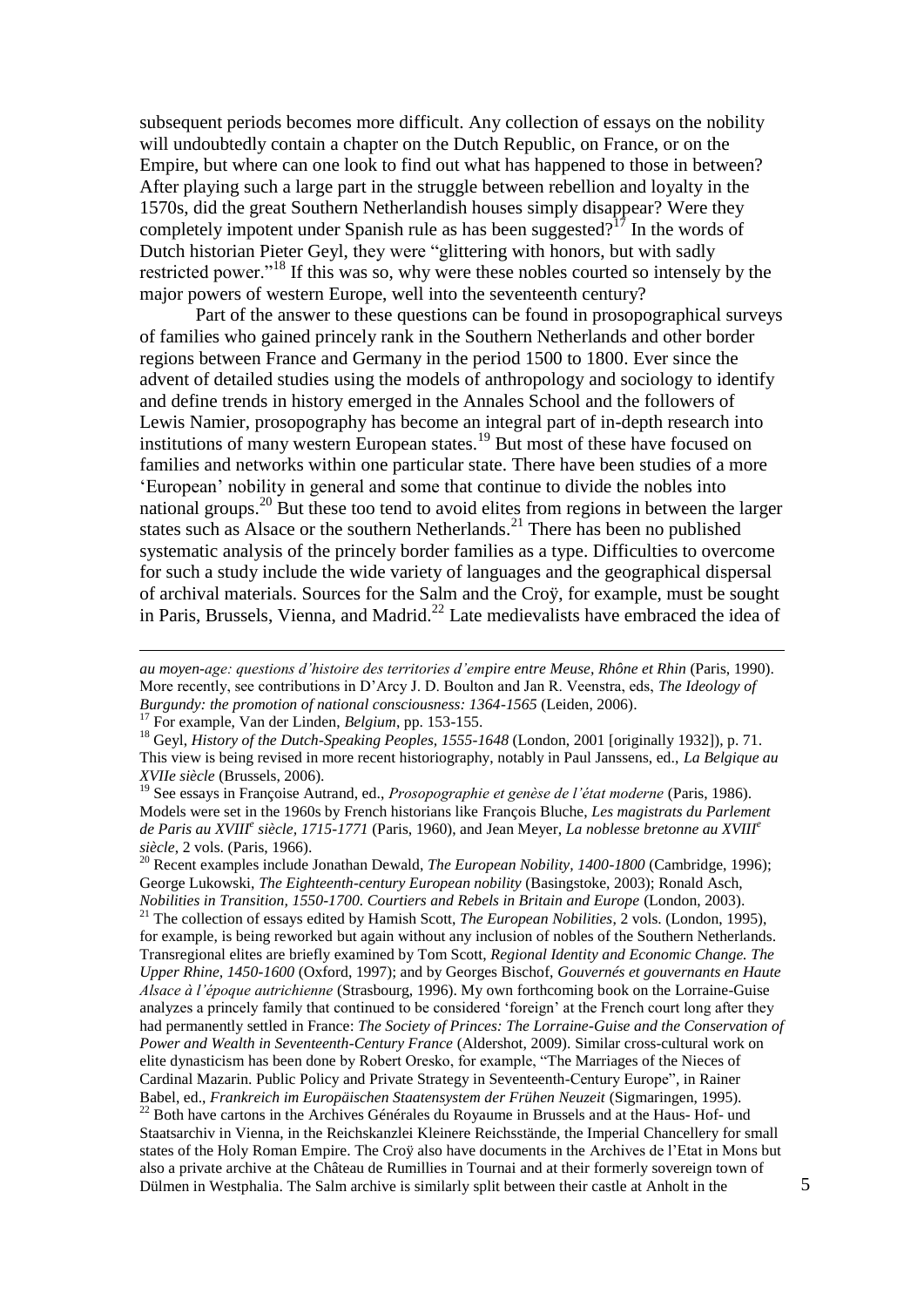a transregional prosopographical study with greater gusto than modern historians, mostly in the context of Burgundy and its neighbors. <sup>23</sup> Not sharing any land borders with continental Europe. British historians have been involved only infrequently in such transregional studies, again, with the exception of medievalists, who have focused prosopographical studies on the Anglo-Norman barons or the Angevin empire.<sup>24</sup> Two recent collections of essays, however, have made linkages with these ideas for the early modern period, analyzing the relationships of William III of Orange and of the House of Hanover with the rest of Europe.<sup>25</sup> It is within this comparative context that the present research must be situated.

# Two trajectories: Salm and Croÿ:

<u>.</u>

Let us therefore return to the princes of Salm and Croÿ, one essentially Alsatian and one Belgian. Of all the border families in my survey of princely families, these two stand out as the ultimate success stories in playing up the rivalries between east and west to their own advantage. The Salm claimed descent from an ancient ruling dynasty of the German Empire and had established their mountaintop principality in the Vosges as early as the twelfth century.<sup>26</sup> They did not need to be encouraged in their princely pretensions but in order to secure their loyalty to him personally the Emperor Ferdinand II elevated them to the rank of *Reichsfürst* in 1623. They were given a vote in the Imperial Diet, thereby equating them with the ancient princes like Bavaria and Saxony, but without the significant territorial base to make them a threat to Imperial authority. These were among the first of the 'new princes' that would multiply across the remaining two centuries of the Holy Roman Empire, adequately fulfilling their function of increasing the Emperor's control of the Diet.<sup>27</sup> The Salm princes of the seventeenth century served primarily in the Imperial armies and at the Imperial court. One of them rose to become leader of the Privy Council (and indeed uncle by marriage) of Joseph I. But because of their immediate proximity to the Duchy of Lorraine, several of the family members served at the ducal court or in ducal armies, until Lorraine itself became part of France in 1737. In fact, the first

Rhineland and the Archives Départementales [AD] des Vosges in Epinal (series 3C), with additional papers in Nancy (AD, Meurthe-et-Moselle, series B, 889-893, and 9026-9128). See Gabriel Wymans, *Inventaire des archives des ducs de Croÿ* (Bruxelles, 1977), and Michel Parisse, "La Lorraine, la maison de Salm et les archives d'Anholt", *Annales de l'Est* (1975).

<sup>23</sup> Gerard Nijsten, *In the Shadow of Burgundy: the Court of Guelders in the Late Middle Ages*, Tania Guest, trans. (Cambridge, 2004); Robert Stein, ed., *Powerbrokers in the Late Middle Ages. The Burgundian Low Countries in a European Context*, Burgundica IV (Turnhout, Belgium, 2001), part of a wider project, "Prosopographia Burgundica". Older examples include the previously cited *Les Pays de l'entre-deux au moyen-age*, and H. Hardenberg, "Les divisions politiques des Ardennes et des Pays d'Outremeuse avant 1200", in *Etudes sur l'Histoire du Pays Mosan au Moyen Age. Mélanges Félix Rousseau* (Bruxelles, 1958).

<sup>24</sup> C. Warren Hollister, ed., *Anglo-Norman political culture and the twelfth-century renaissance: proceedings of the Borchard Conference on Anglo-Norman History, 1995* (Woodbridge, 1997); Jean M. Bell, *Anglo-Norman Talbots: 11th-13th centuries* (s.l., 2000); *L'état angevin: pouvoir, culture et société entre XIIIe et XIVe siècle. Actes du colloque international organisé par l'American Academy in Rome, l'Ecole française de Rome, l'Istituto storico italiano per il Medio Evo, …, 1995* (Rome, 1998). <sup>25</sup> Esther Mijers and David Onnekink, eds., *Redefining William III: the impact of the king-stadholder in* 

*international context* (Aldershot, 2007); Brendan Simms and Torsten Riotte, eds., *The Hanoverian Dimension in British History, 1714-1837* (Cambridge, 2007).

<sup>26</sup> Pierre de La Condamine, *Salm en Vosges—une principauté de conte de fées* (Paris, 1974); Michel Parisse, "Les comtes de Salm et l'évêché de Metz, XIème-XIIème siècles", in *Histoire des terres de Salm*, Société Philomatique Vosgienne (Saint Dié-des-Vosges, 1994).

<sup>27</sup> Wilson, *From Reich to Revolution*, p. 45; Peter Moraw, "Conseils princiers en Allemagne au XIVème et au XVème siècle", in Stein, ed., *Power Brokers in the late Middle Ages*, p. 175.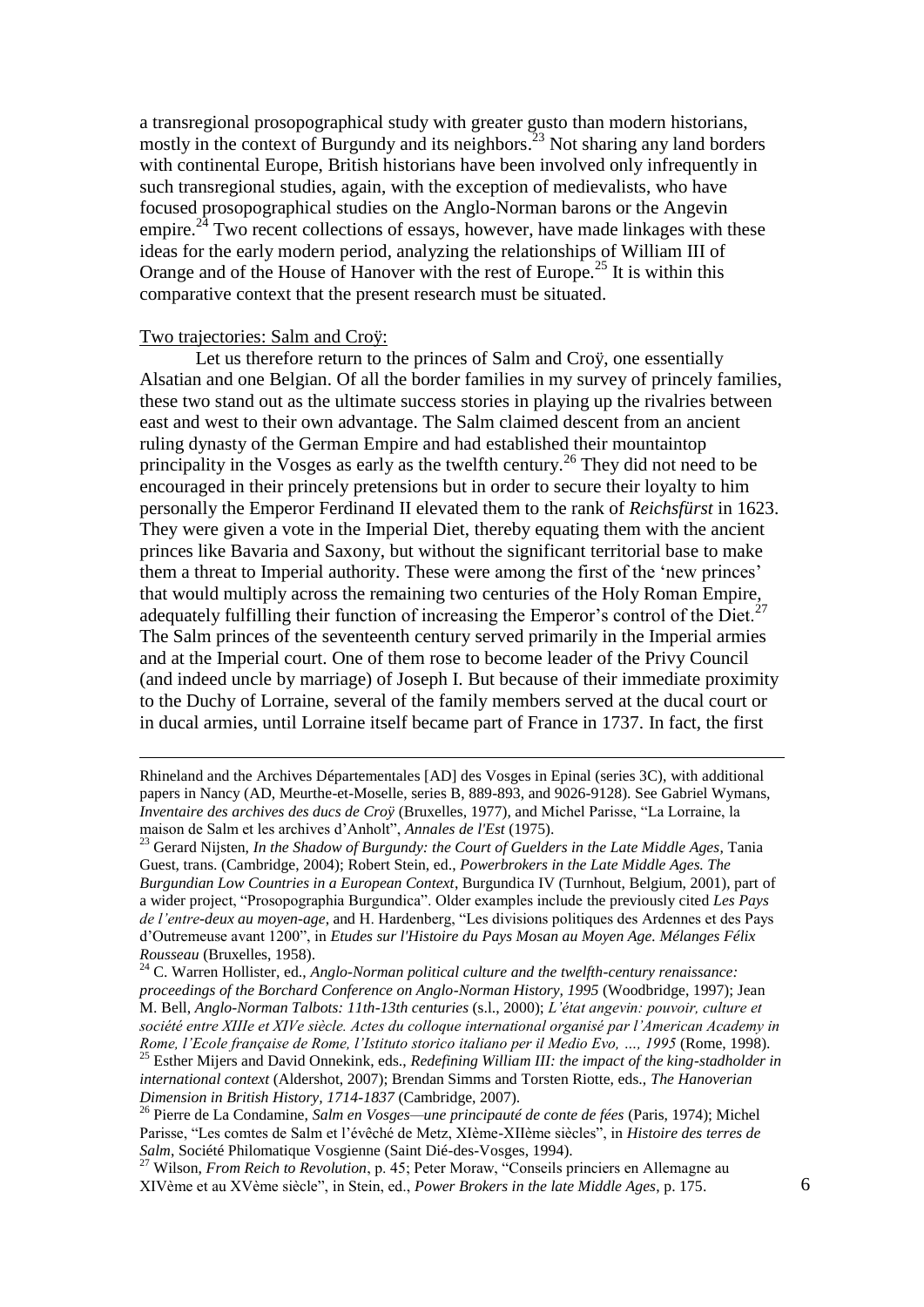*fürst* (who incidentally had married a Croÿ) served in succession as a French lieutenant general, an Imperial field marshal, then governor of Nancy for the Duke of Lorraine.<sup>28</sup> After 1737, international treaties guaranteed the sovereignty of the enclave between Lorraine and Alsace, Salm princes built large palaces in both Paris and Vienna, and occupied positions at both courts. They became grandees of the Austrian Netherlands as well, with the addition of the dukedom of Hoogstraten to their patrimony in  $1740$ <sup>29</sup> But the survival of what was now considered a feudal anachronism in the Vosges was anathema to the French Revolutionary government, which called for annexation in 1792, thus serving as the *causus belli* for the invasion of Imperial armies and the start of the Revolutionary Wars.

The Croÿ, in contrast, originated as fairly ordinary nobles in Picardy but during the time that Picardy was under the influence of the dukes of Burgundy, they drifted across the frontier to become the most important landowners in Hainaut and amassed great wealth through the Burgundian patronage machine.<sup>30</sup> They nevertheless continued to play a balancing game between France and the Netherlands, acquiring the rich and fertile county of Porcean in Champagne and the semi-sovereign lordship of Aerschot on the frontiers of Brabant, a territory with genuine regalian rights over its small patch of territory (coinage, justice, etc).<sup>31</sup> The man who elevated the family to grandee status was Guillaume de Croÿ, seigneur de Chièvres, governor and tutor, then premier minister of Emperor Charles V in the Low Countries and Germany. He organized the Imperial elections of 1519 and was rewarded with titles and almost endless amounts of wealth in Spain and Southern Italy for himself and his family, champion of what John Elliott has termed the "rapacity" of the Flemings.<sup>32</sup> Chièvres was succeeded by his nephews, who, as was perfectly natural at the time, divided their attentions between French and Imperial service. The elder was created Duke of Aerschot in the Netherlands by the Emperor, while the younger retained the family loyalty to the king of France. In the next generation, both branches were raised to princely rank, the elder as Prince of Chimay by Philip II of Spain and the younger as Prince of Porcean by Henri II of France. Over the following century, the Croÿ would outstrip all other families of the Low Countries in the number of knights of the Golden Fleece awarded by the kings of Spain—twenty-seven, in contrast to an average of five or six.<sup>33</sup> The reason? The desirability of Hainaut as a border province and the need to secure its leading family by the contending powers. This is made evident from the late seventeenth century, when, after the annexation of southern Hainaut by France, the degree of Croÿ military, ecclesiastic and court service in France rose, as with other border families previously in Habsburg service who suddenly found their lands located primarily in France. In the sixteenth century, the Croÿ remained loyal to Spain; in the eighteenth century, they maintained their rank as

<sup>28</sup> Jean-Charles Fulaine, *Le Duc Charles IV de Lorraine et son armée, 1624-1675* (Metz, 1997), p. 47; La Condamine, *Salm*, pp. 65-69.

 $^{29}$  My thanks to Luc Duerloo of the University of Antwerp for highlighting this.

<sup>30</sup> Père Anselme de Sainte-Marie (Pierre de Guibors), *Histoire Généalogique et Chronologique de la Maison Royale de France, des Pairs, des Grands Officiers de la Couronne & de la Maison du Roy,…* (Paris, 1726-33), "Croÿ", vol. V, pp. 631ff, with supplements for the later  $18<sup>th</sup>$  century from vol. IX-b. Croÿ is spelled with a dieresis on the 'y' to indicate its full pronunciation, rather than as a diphthong. <sup>31</sup> Piet de Fraine, "Gouvernés et gouvernants au Pays et Duché d'Aerschot", *Assemblées d'Etats* (Leuven & Paris, 1965).

<sup>32</sup> John Elliott, *Imperial Spain, 1469-1716* (London, 1963; 1990 reprint), p. 145.

<sup>33</sup> R. De Smedt, ed., *Les chevaliers de l'Ordre de la Toison d'or au XVe siècle. Notices biobibliographiques* (Frankfurt, 1994).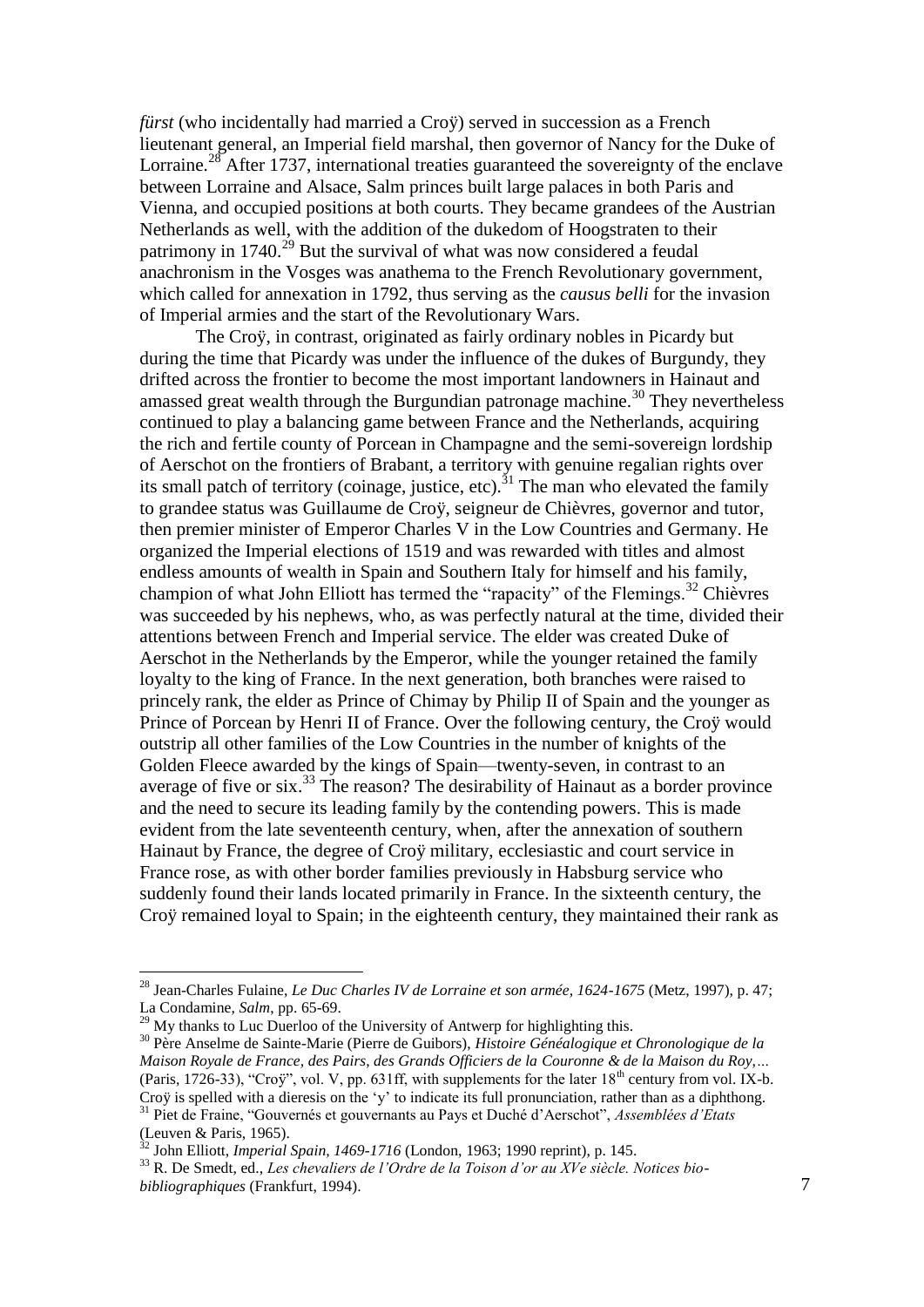princes of the Empire but were nevertheless more firmly situated in the ranks of French service.

These two families, Salm and Croÿ, share several points of similarity, notably as representatives of the forces of national or supra-national identity. Both were involved in the attempt of the Burgundian dukes and their successors to form a centralized state by pulling together nobles from all over their dominions and were rewarded for remaining committed to the idea after the collapse of 1477 and after the revolt of 1568.<sup>34</sup> The Croÿ in particular maintained a strong presence in the Low Countries as regional governors and senior counselors.<sup>35</sup> At the same time, the two dynasties helped to maintain a degree of separateness in their respective regions of Hainaut and Alsace. Alsatian nobles clung to the idea of 'belonging' to the Empire only when their separate identity was threatened, as with the threat of Burgundian expansion in the 1470s.<sup>36</sup> Salm princes governed Alsace during its occupation by Swedish forces in the Thirty Years War as relatives and coreligionists of the Swedish king and as local leaders with previously established clout. They were completely excluded from French administration of the province after 1648 for precisely the same reasons. Hainaut was increasingly divided between France and the Spanish (later Austrian) Netherlands from the mid-seventeenth century, but its magnates remained a constant presence in the province as a whole. The Croÿ retained direct control over their seigniorial lands in French Hainaut and dominated the local estates, despite the more centralized administration imposed from Paris after the annexation.<sup>37</sup>

### The links between transregional princely families and monarchy

1

In analyzing border families as groups rather than individuals, we can discern patterns of distribution of honors like ducal and princely titles and chivalric orders with increasing frequency across the seventeenth century, sometimes in startling degrees in terms of overall number or concentration within single families. Having learned from the Dutch Revolt that a contented nobility was a loyal nobility, the kings of Spain created titles in ever-increasing numbers in Naples and Sicily, rising from seventeen in the middle of the sixteenth century to over four hundred in  $1675$ <sup>38</sup>. This rise was greatest among the princes, multiplying by 5.6 between 1590 and 1675, to 118 in total. <sup>39</sup> Numbers were not so high in the Southern Netherlands, but individual families could gather together great prizes by playing off rivalries. When one branch

<sup>&</sup>lt;sup>34</sup> Georges Bischoff notes in particular the prominence of the bilingual Alsatian nobles in the politics of Emperor Maximilian ("La Noblesse austro-bourguignonne", *op. cit.*). His later successor in the Low Countries, Margaret of Austria, pursued a similar policy with her administration staffed largely with nobles from the Franche-Comté. Hugo de Schepper, "Le voyage difficile de Marguerite de Parme en Franche-Comté et en Flandre, 1580-1583", in Silvia Mantini, ed., *Margherita d'Austria (1522-1586). Costruzioni politiche e diplomazia, tra corte Farnese e Monarchia spagnola* (Rome, 2003).

<sup>&</sup>lt;sup>35</sup> The Croy appear at the head of the list of seven families that dominated the provincial governorships in the Low Countries throughout the sixteenth century, and were cited as particular threats to Habsburg centralization attempts. Paul Rosenfeld, "The Provincial Governors from the Minority of Charles V to the Revolt", *Anciens Pays et Assemblées d'Etats*, XVII (Louvain, 1959).

<sup>36</sup> Scott, *Regional Identity and Economic Change*, p. 8, citing Claudius Sieber-Lehmann, *Spätmittelalterlicher Nationalismus: Die Burgunderkriege am Oberrhein und in der Eidgenossenschaft* (Göttingen, 1995).

 $37$  Louis Trenard, "Provinces et départements des Pays-Bas français aux départements du Nord et du Pas-de-Calais" in Christian Gras and Georges Livet, eds., *Régions et régionalisme en France du XVIIIe siècle à nos jours* (Paris, 1977), pp. 66, 68.

<sup>&</sup>lt;sup>38</sup> Claudio Donati, "The Italian Nobilities in the Seventeenth and Eighteenth Centuries", in Scott, *European Nobilities*, vol. I, p. 249.

<sup>39</sup> Rosario Villari, *The Revolt of Naples* (Cambridge, 1993), pp. 118-121.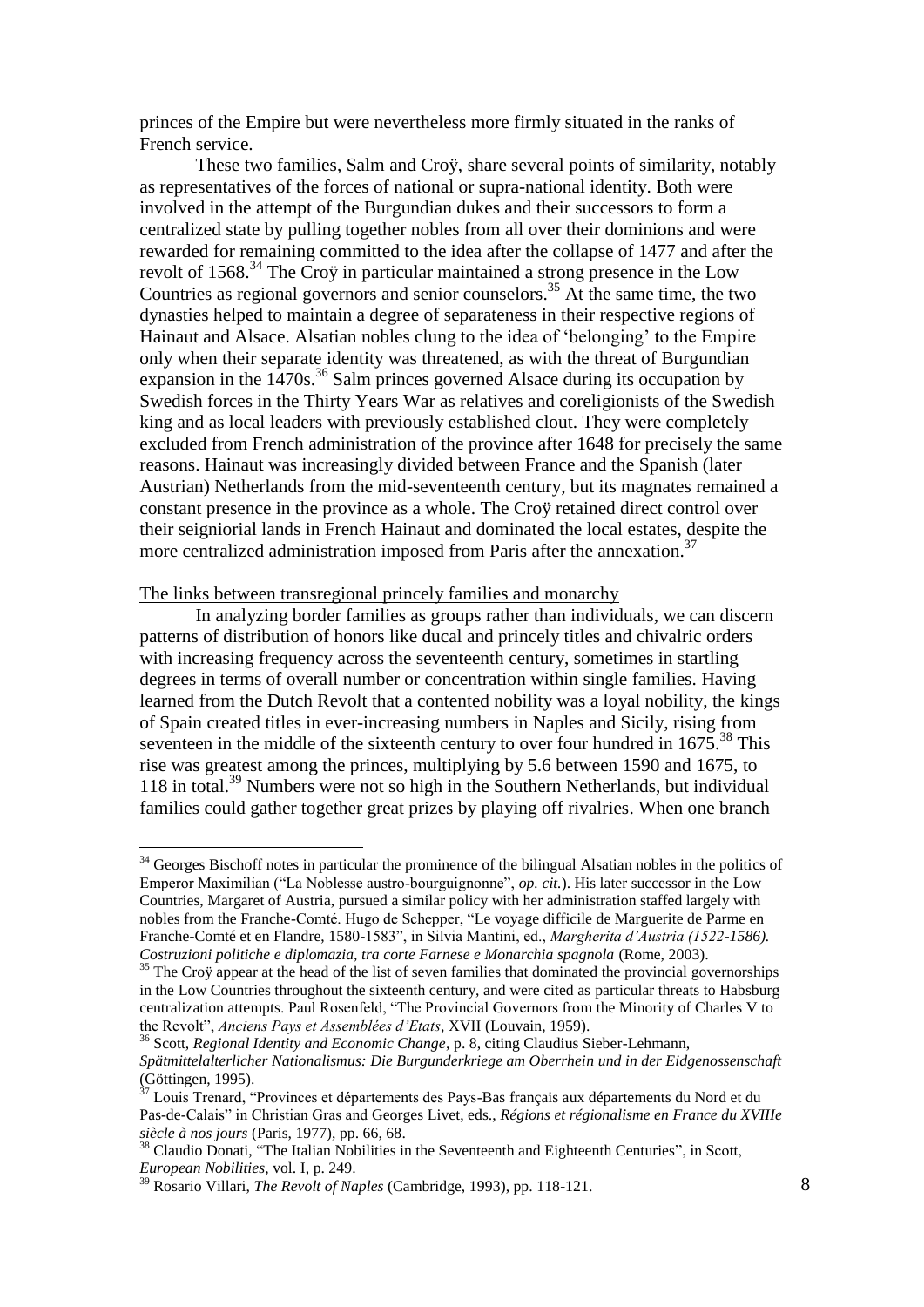of the Croÿ was created Prince and Hereditary Marshal of the Empire in 1594, the king of France countered with the creation of a duchy of Croÿ in 1598 in an (unsuccessful) attempt to create a rival branch based in France.<sup>40</sup> A family that is usually considered to be quintessentially French, the Montmorency, demonstrates a similar scenario, with one branch based at the French court, and the other, the princes de Robecque, prominently placed in the Spanish administration of the Southern Netherlands, until their lands (located primarily around Lille) were annexed by France following the treaty of Rijswijk in  $1697$ .<sup>41</sup>

Families benefitted from these territorial rivalries but also manipulated confessional differences. Although the early seventeenth-century threat of a great northern Protestant dynastic alliance had abated, nevertheless, there remained several princely families split by confessional divides, notably the Catholic dukes of Neuburg, cadets of the Calvinist Electors Palatine; or the Catholic branches of the House of Nassau (Siegen and Hadamar), which were created *Reichsfürsten* to counterbalance the Protestant Orange and Dillenberg-Dietz branches. The Catholic margraves of Baden-Baden kept their distance from their Protestant Baden-Durlach kin. But religion could be changed to follow the needs of politics. A key ally of William of Orange during the Dutch Revolt was his brother-in-law Van den Berghe, but the latter's son followed the change in the wind and became a prominent leader of Spanish troops *against* the separatists in the 1620s.<sup>42</sup>

The Spanish monarchy in particular attempted to keep its disparate parts together through grants of titles and respect of local privileges and traditional grandee dominance. Though they did usually rely on governors and viceroys from other parts of the monarchy—a notable progression of 'foreign' ministers in Brussels included Gattinara and the Granvelles (father and son), Alba, Parma, and so on—they mostly left in place the system of self-rule for each individual province inherited from the Burgundian regime.<sup>43</sup> And like the Burgundian dukes, the Habsburgs used the Order of the Golden Fleece to bind together Flemings, Walloons, Sicilians, and Castilians into one transnational aristocratic elite, though there was no impulse towards the creation of anything like a common 'enterprise' for the various parts of the Spanish monarchy. Philip II encouraged intermarriage but no merging of institutions.<sup>44</sup> The award of the Golden Fleece helped maintain these elites in a position of exclusiveness and authority within their own localities and generated a new elite group in Europe, to whom borders continued to have little meaning at a time when 'national' nobilities were increasingly narrowing in scope. At a time of heightened crisis in the Spanish monarchy, we can correlate the highest rates of intermarriage between Belgians, Spaniards, and Italians in the later years of the reign of Carlos II to the fastest growth of princely and ducal titles in all three regions. 45

The 'business' of these families remained for the most part war and peace. They continued to dominate military positions across Europe and they served as regional governors in their base locale (especially in the Southern Netherlands) or as

<sup>44</sup> Elliott, *Imperial Spain*, pp. 167, 256-257.

<sup>40</sup> Anselme, *Histoire Généalogique*, "Croÿ", vol. V, p. 631.

<sup>41</sup> Anselme, *Histoire Généalogique,* "Montmorency", vol. III, pp. 551ff.

<sup>42</sup> Geyl, *History of the Dutch-Speaking Peoples*, pp. 119-120, and 376-378. The Van den Berghe or Bergues were elevated to princely rank by the king of Spain in 1686.

<sup>&</sup>lt;sup>43</sup> This would change with the regime in the early eighteenth century. Piet Lenders, "Trois façons de gouverner dans les Pays-Bas autrichiens", in Roland Mortier and Hervé Hasquin, eds., *Unité et diversité de l'Empire des Habsbourg à la fin du XVIIIe siècle* (Brussels, 1988).

<sup>45</sup> Julio de Atienza, baron de Cobos de Belchite, *Nobiliario Español* (Madrid, 1954); Paul Janssens and Luc Duerloo, *Armorial de la noblesse belge du XV<sup>e</sup> au XX<sup>e</sup> siècle* (Bruxelles, 1992).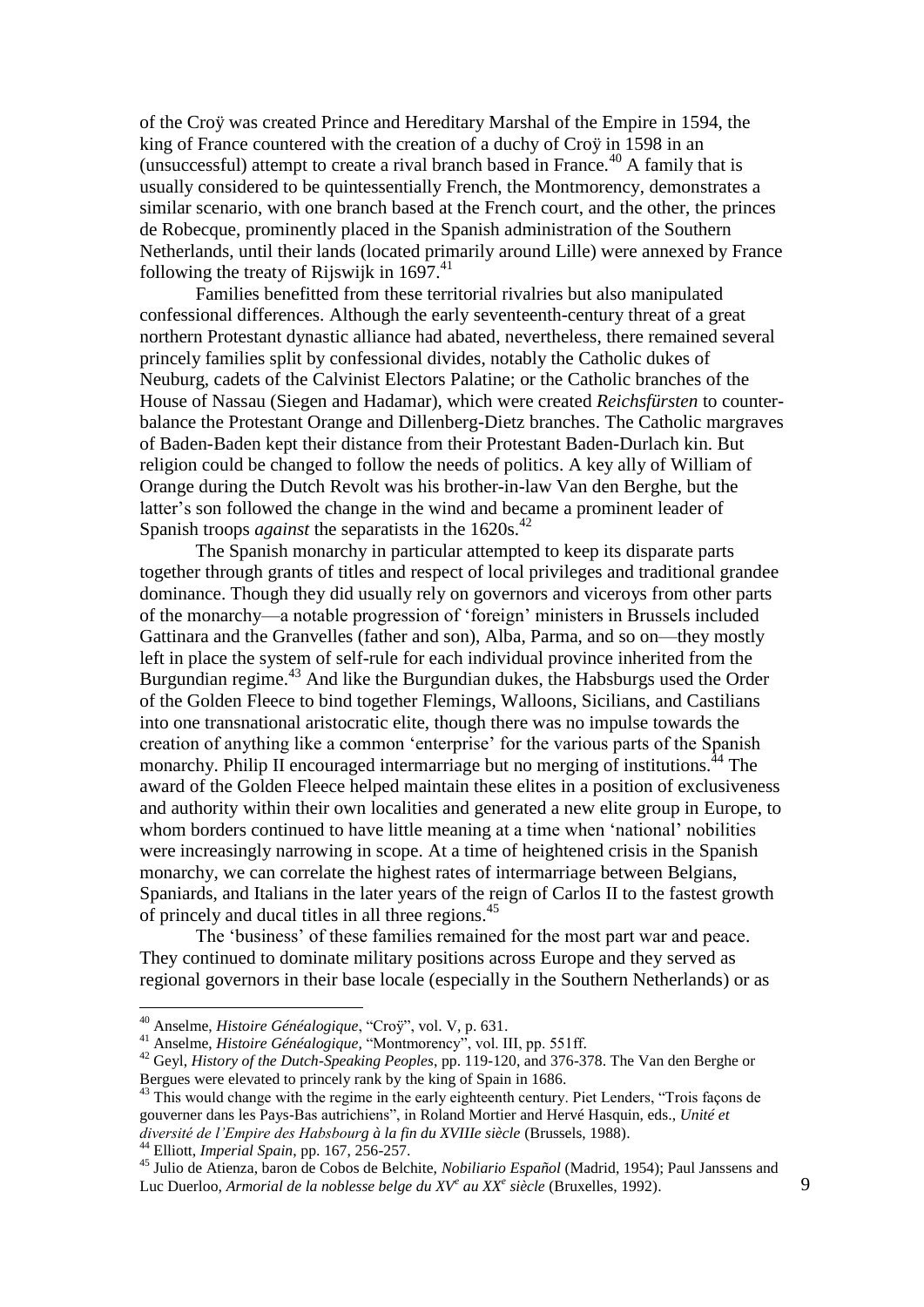viceroys or governors-general in a different locale. None of the 'Middle Kingdom' families served as viceroy in Spanish America, but they did act occasionally as viceroys closer to home in the late seventeenth century: Egmont in Sardinia, and Chimay, Bournonville, and Hesse-Darmstadt in Catalonia. <sup>46</sup> Princes continued to serve as statesmen in the fragmented Holy Roman Empire, but were mostly promoted to this rank for this purpose, such as Dietrichstein in the seventeenth century, Kaunitz in the eighteenth, or Bismarck in the nineteenth. Official political roles declined sharply in France, where fifteenth-century grandees were succeeded in the sixteenth century by cardinals (princes of the Church), then by nobility of the robe at the end of the seventeenth.

Habsburg attempts at keeping the multinational Spanish monarchy together through the kinship of its elites instead generated something else, a counter force to the emergence of nationalism: 'aristocratic internationalism'. When the Austrian Habsburgs took over in Brussels in 1715, Charles VI actively discouraged intermarriage of princely clans in the Southern Netherlands, fearing further defections into Bourbon service. <sup>47</sup> Nevertheless, their kinship networks remained a cornerstone of the Habsburg multi-national state, typified by aristocrats like the prince de Ligne, the so-called 'Prince of Europe', at home in Paris, Vienna or St. Petersburg.<sup>48</sup>

# The role of transregional families in state formation: internal and external.

The second general theme of this chapter concerns the usefulness of dynastic structures to the early modern state, both in its efforts towards centralization and integration of new territories and in the evolving mechanisms of international diplomacy. Border families of princely rank were useful to early modern governments for the links they maintained between the royal capital and frontier provinces but also for their kin relationships that crossed these same frontiers, potentially serving as convenient conduits for informal diplomacy from one capital to another.

The first of these keys roles was in assisting the transferral of loyalties from one sovereign (or state) to another. Magnates in provinces far from the centers of power were appointed to regional administrative posts primarily because monarchs recognized that patronage needed to be regulated by locals who knew the territory and its people.<sup>49</sup> Such magnates owned large numbers of fiefs (both real estate and seigneurial property like tolls and fees) and retained the loyalties of hundreds of tenants, agents, lawyers, merchants, and creditors. These loyalties could thus be transferred *en masse* when a province was transferred from one power to another. Key examples for French expansion can be seen in the princes of Epinoy and Bournonville in Artois and Flanders in the 1660s, the princes of Bauffremont in the Franche-Comté in the  $1680s$ , or the princes of Lorraine itself in Lorraine in the  $1740s$ .<sup>50</sup> Monarchs

<sup>&</sup>lt;sup>46</sup> It is probably too much of a stretch to include in the category of transregional princely families two viceroys in South America from the noble family of Croix, from Lille, and one O'Higgins, from an ancient Celtic 'princely' house in Sligo, Ireland.

<sup>&</sup>lt;sup>47</sup> Arnout Mertens, "Noble Independence, Monarchical Power and Early Modern State Building", unpublished chapter of his forthcoming book on nationalism and the upper nobility of Brabant. <sup>48</sup> Philip Mansel, *Prince of Europe: The Life of Charles Joseph de Ligne, 1735-1814* (London, 2003).

<sup>49</sup> Elliott, *Imperial Spain*, p. 180.

<sup>10</sup> <sup>50</sup> This process was in part hindered in Lorraine, however, by the fact that many of the local grandees such as the prince de Beauvau-Craon and the comte de Mercy departed with the ducal family when they transferred first to Tuscany, then to Vienna. It was a Mercy-Argenteuil who, as Austrian foreign minister, was largely responsible for the great reversal of alliances of 1756…a perfectly logical choice, as he was a relative and neighbor in Lorraine of the French foreign minister, Choiseul. See Alain Petiot, *Au service des Habsbourg. Officiers, ingénieurs, savants et artistes lorrains en Autriche* (Paris,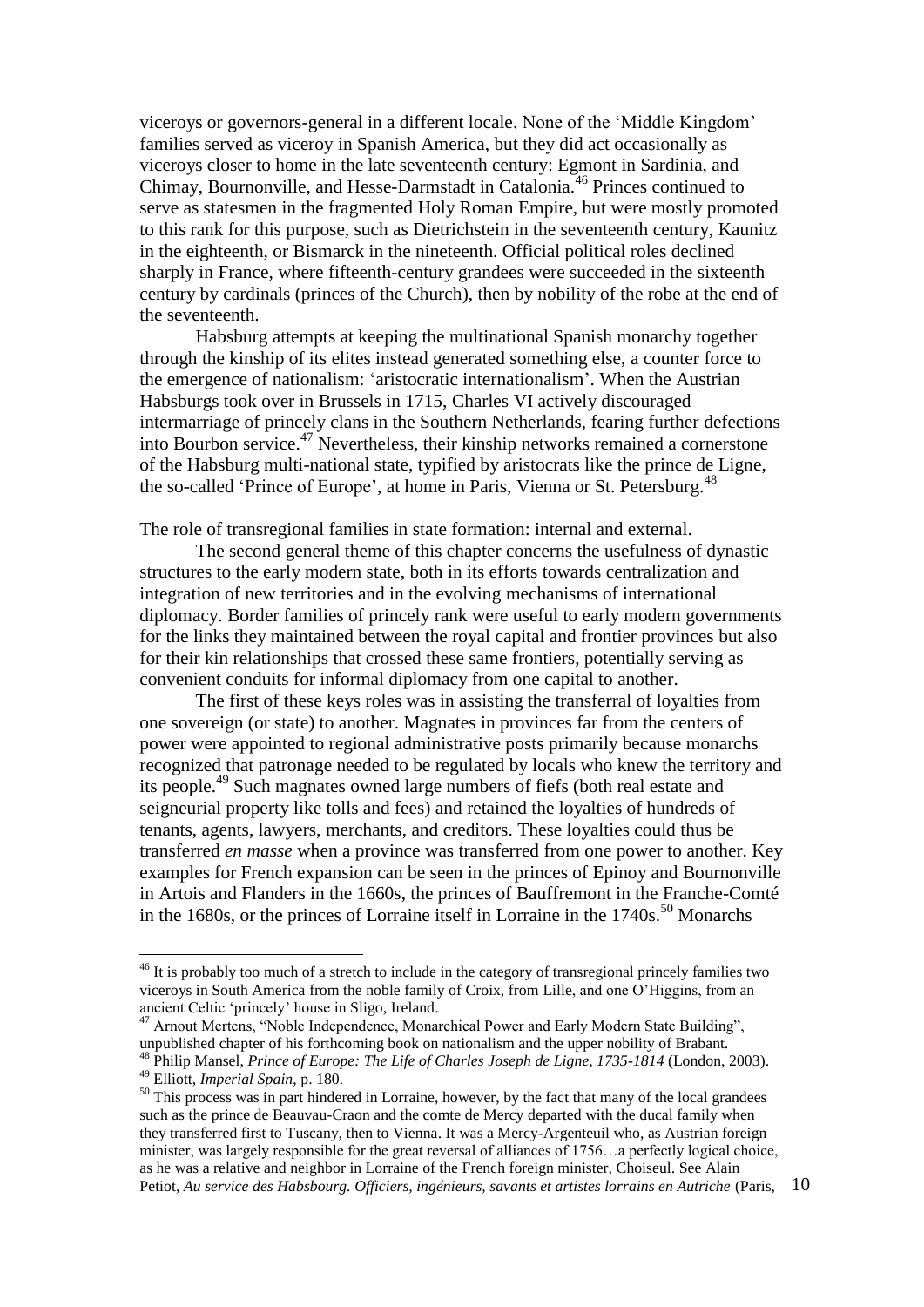thus obtained ready-assembled patronage networks in newly acquired provinces. These families in turn looked to their new sovereigns for protection.<sup>51</sup>

Using the princes of Epinoy as an example, we can see how they attempted to gain favor of the French monarch soon after the annexation of their lands in Artois and Flanders by the Treaty of the Pyrenees, 1659, by marrying into two of the leading princely families at the French court, Rohan-Soubise and Lorraine-Guise. The Melun-Epinoy family's mixed loyalties derived from the fact that their main hereditary fiefs in Artois had been joined together to form a county (a real juridical term as much as an honorific) by Louis XII when Artois was under French suzerainty, but was then elevated to the status of a principality by Emperor Charles V in 1545 once it was within Imperial territory.<sup>52</sup> Prince Pierre was 'deposed' for his role in the Dutch Revolt in the 1580s but his son re-aligned himself with the Spanish government and served as Constable of Flanders. The Constable's son in turn abandoned his post as governor of Tournai to join the service of France after the Peace of the Pyrenees in 1659, for which he was rewarded with the Order of the Saint Esprit, the highest chivalric order in France. A younger brother, however, stuck to the pattern of splitting bets, serving as Spanish governor of Valenciennes and Gelderland and was awarded the Golden Fleece; his sons were in turn viceroys of Galicia and grandees of Spain.<sup>53</sup> The neighboring family of Bournonville was similarly doubly courted: members were created both princes of the Empire and dukes of France (both circa 1600). They too continued to play both sides of the political divide even after the annexation of Artois. One son served as governor of Paris in the 1660s, while another was viceroy of Catalonia in the  $1680s$ .<sup>54</sup> Epinoy efforts to gain favor at the French court were done in part to counter the support their rivals enjoyed at the Spanish court in a struggle to reclaim the bulk of the Epinoy patrimony. These properties, sequestered during the Dutch Revolt, had been given to a sister of the prince and her heirs, the princes de Ligne from neighboring Hainaut.<sup>55</sup> But the Epinoy were not reliant on the French king alone and continued to cultivate their transregional status, as shown in a letter from 1714 written by the princesse d'Epinoy (a Lorraine-Guise) to her own distant cousin, the Emperor Charles VI, asking for his support as new ruler of the Southern Netherlands.<sup>56</sup> The Epinoy and Ligne families continued to pursue each other in French and Imperial courts throughout the eighteenth century for lands on both sides of the frontier.

Croÿ and Salm princes were also involved in lawsuits that serve to illustrate

<sup>2000);</sup> and Jean Peltre and Maurice Noël, "Les Mercy en Europe aux XVII<sup>e</sup> et XVIII<sup>e</sup> siècles. De la Lorraine au Banat", *Le Pays Lorrain*, vol. 77, no. 3 (1996).

 $<sup>51</sup>$  Early work on this topic was done by Roger Mettam in his still unpublished DPhil thesis, in</sup> particular concerning the province of Boulonnois (next to Artois) and the ducs d'Aumont: "The Role of the Higher Aristocracy in France under Louis XIV, with Special Reference to the Faction of the Duke of Burgundy and Provincial Governors" (Cambridge University, 1967).

 $52$  It was not 'sovereign' as principalities would be considered in the later, post-Westphalia, Holy Roman Empire, but it was held directly (or 'immediately') from the sovereign, not requiring homage to the count of Artois (who was in fact the same person), and obtained juridical rights and fiscal privileges not shared by other ordinary lordships. Archives Nationales [AN], 273 AP 76, papers of the Melun-Epinoy Succession.

<sup>53</sup> Anselme, *Histoire Généalogique ,* "Melun", vol. V, p. 221.

<sup>54</sup> Anselme, *Histoire Généalogique ,* "Bournonville", vol. V, p. 806.

<sup>&</sup>lt;sup>55</sup> For this case, see BN, Factums 5661 to 5677.

<sup>56</sup> AD, Meurthe-et-Moselle, 3F 317, no. 62: "Madame la Princesse d'Espinoy estant de la maison de Lorraine a lieu d'esperer que la Cour de Vienne voudra bien luy estre favorable." She had written to the Duke of Marlborough as well, in 1708, when he was still in charge of the region. British Library, Ms. Add. 61366, Blenheim Papers, fol. 112.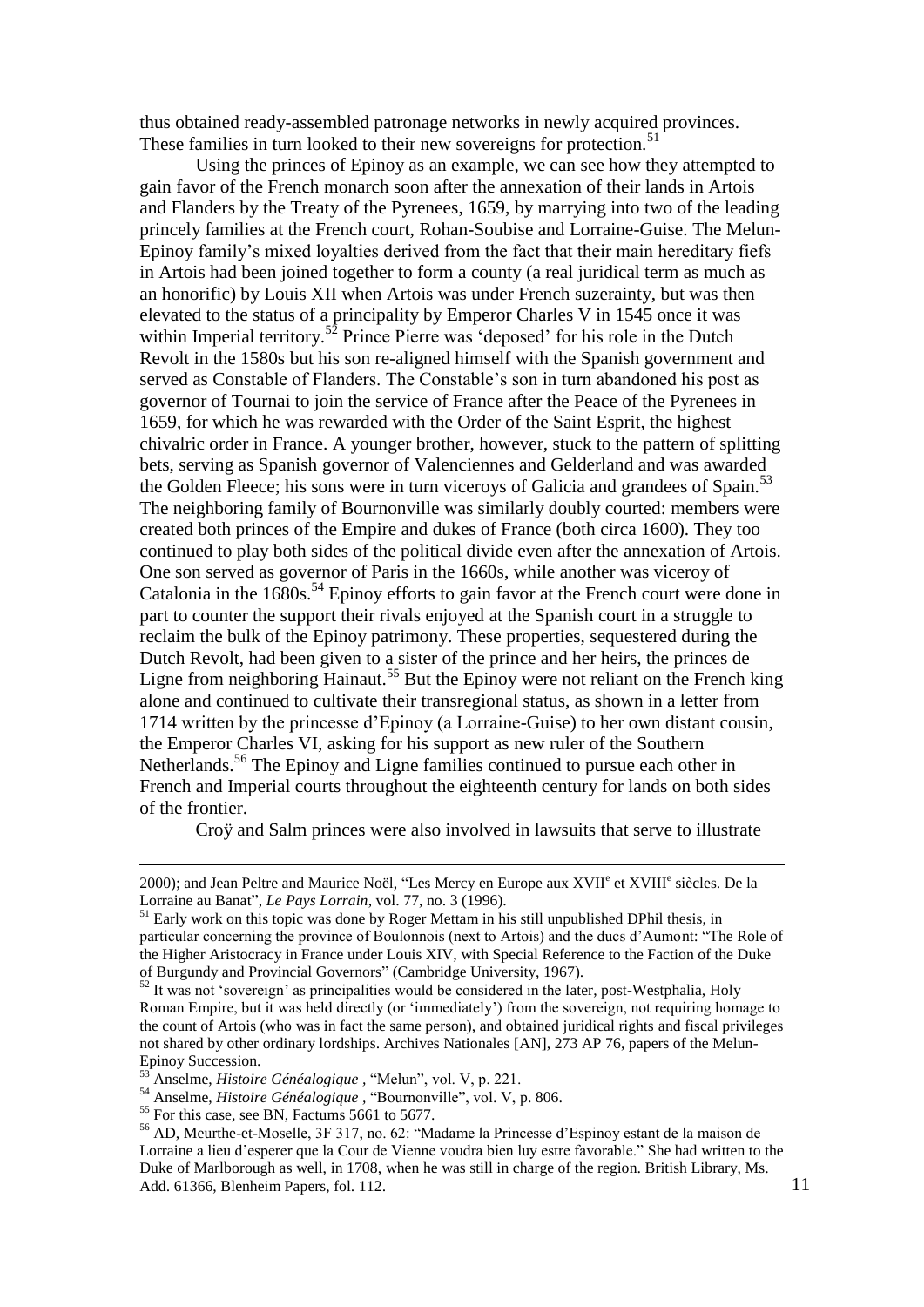border families playing off state rivalries. The heirs of the Lorraine-Guise pursued the Croÿ for a sizeable debt assigned for repayment on the principality of Chimay in Hainault, but had to contend with shifting frontiers, gaining satisfaction from the Parlement of Paris in 1706 when Chimay was occupied by France, but having to pursue this debt further in the high courts of the Austrian Netherlands once the borders had again been rearranged.<sup>57</sup> The Salm and other princes from Alsace similarly looked to preserve their independence by playing off rivalries between France and Germany. Alsatian nobles had looked to the king of France to defend them from aggressive Habsburg centralizing policies in the 1640s, only to find themselves aggressively centralized by France after 1648. In contrast to Flanders and Artois, more of the magnates of Alsace like Salm, whose lands were specifically excluded from French jurisdiction by the terms of the Treaty of Münster, migrated to the Imperial court in Vienna, and many of the large feudal estates remained in the hands of essentially 'foreign' dynasties in the last century of the Old Regime. There was no great presence at the eighteenth-century French court of the princes of Leiningen, Hanau-Lichtenberg, Hohenlohe-Bartenstein, Württemberg-Montbéliard, or Nassau-Saarbrücken.<sup>58</sup> French influence and authority was instead brought to the region by outsiders, but by outsiders with transregional qualifications, first through the Fürstenbergs in the 1680s, then the Rohans who held the position of prince-bishop of Strasbourg throughout the eighteenth century.<sup>59</sup>

Two Fürstenberg brothers in particular were courted by Louis XIV for their diplomatic skill and given key ecclesiastical posts (notably the bishoprics of Metz and Strasbourg), while the Emperor countered by raising the entire family to princely rank.<sup>60</sup> But like the Epinoy, the Fürstenbergs knew they had to solidify this hold on princely status, which brought with it tangible privileges at the French court, notably proximity to the royal family, the most lucrative source of patronage, crucial for the survival of any aristocratic family.<sup>61</sup> They did this by marrying into powerful French court families and other transregional princely families with similar aims. Contemporaries at Versailles commented on the marriage patterns of the Fürstenbergs in the 1680s and noted that while Louis XIV was content to grant them individual privileges, he also made it clear that French daughters were *not* to be married off to them for the sole purpose of obtaining the *honneurs du Louvre* (the visible recognition

 $<sup>57</sup>$  BN, Factums 11618, 12140-12145. It is worth noting that the principal Guisard heir was none other</sup> than the duc d'Orléans who was from 1715 regent of France.

<sup>58</sup> Louis Batiffol, *Les Anciennes Républiques alsaciennes* (Paris, 1918), p. 233. These princes were known during the French Revolution as the 'princes possessionnés' The termination of their sovereignty is an understudied aspect of the Revolution, with few works appearing between Theodor Ludwig's *Die deutschen Reichstände im Elsass und der Ausbruch der Revolutionskriege* (Strasbourg, 1898), and a recent maîtrise, Daniel Fischer, "La France révolutionnaire face à l'affaire des princes d'Empire possessionnés en Basse Alsace, 1789-1801" (Université Marc Bloch, Strasbourg, 2004).

 $59$  The princes de Rohan, whose princely rank and transregional kinship links were forged in the early seventeenth century as prominent leaders of the Protestant movement in northern Europe, belong in this study through their (partially recognized) claims as 'foreign princes' at the French court. Their province of origin is not, however, from the ancient Middle Kingdom, but the formerly independent duchy of Brittany. Alain Boulaire, *Les Rohan, 'Roi ne puis, duc de daigne, Rohan suis!'* (Paris, 2001). <sup>60</sup> Scott, *Regional Identity and Economic Change*, pp. 59, 242. Much of the relationship between France, the Empire and the Fürstenbergs can be gleaned usefully from two older works: Claude Badalo-Dulong, *Trente ans de diplomatie française en Allemagne. Louis XIV et l'electeur de Mayence, 1648-78* (Paris, 1956); and Geneviève Moisse-Daxhelet, "La Principauté de Stavelot-Malmédy sous le règne du Cardinal Guillaume-Egon de Fürstenberg. Problemes politiques et institutionnels, 1682-

<sup>1704&</sup>quot;, *Anciens Pays et Assemblées d'Etats*, no. XXIX (Namur, 1963).

<sup>61</sup> This subject forms one of the main themes in this author's forthcoming *The Society of Princes*.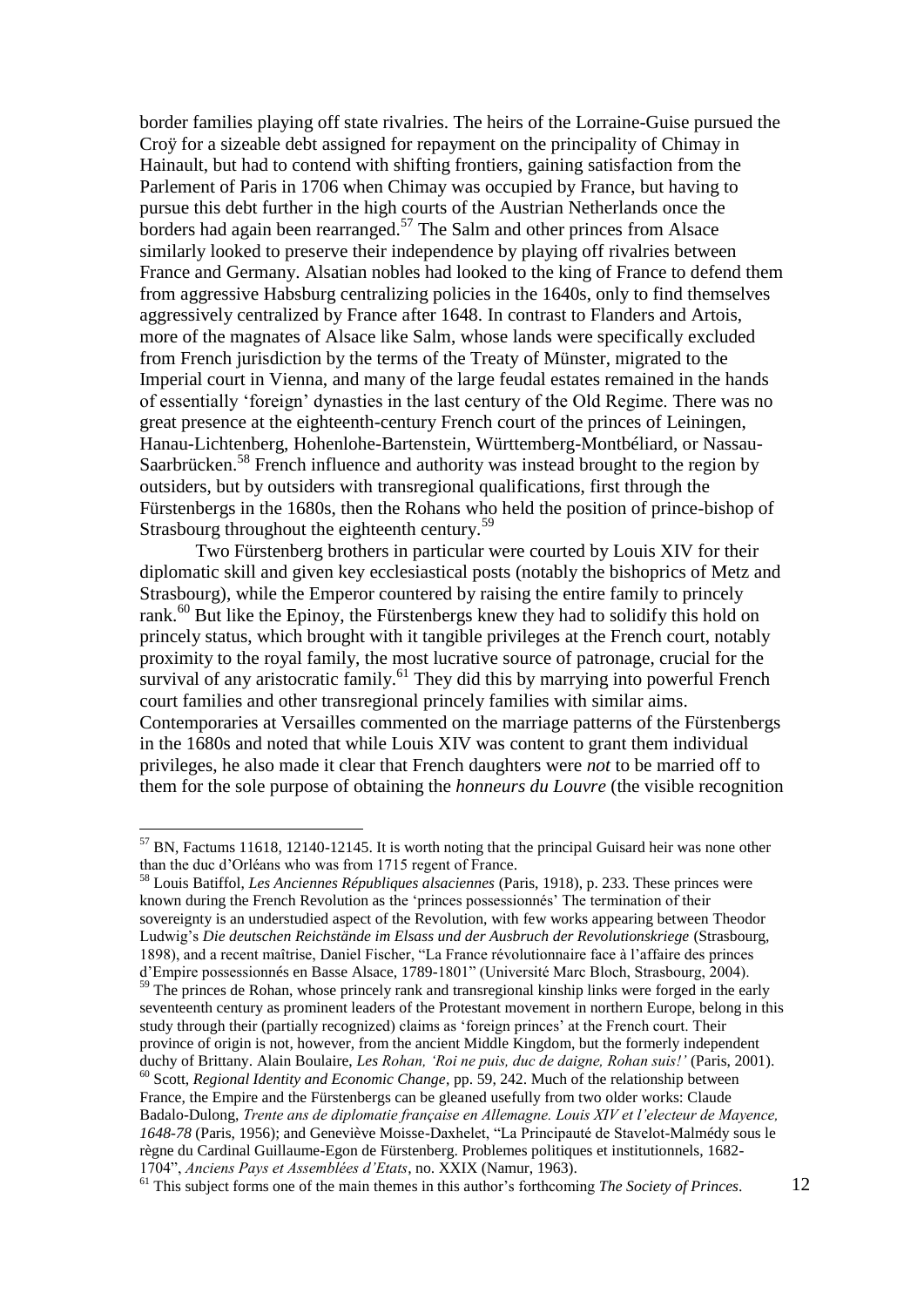of the foreign princes) for the family as a whole.<sup>62</sup> The ambassador from Brandenburg, in particular, was watching the Fürstenbergs closely, as they were at that time potential claimants to the vast inheritance of the House of Orange in the Franche-Comté and the sovereign county of Neuchâtel, properties that were also claimed by his master in Berlin.<sup>63</sup>

At the same time that the transregional princely families were working in partnership with early modern statesmen in the centralization process, they were also continuing to act as useful middlemen between European capitals. They were not normally employed as formal ambassadors, because such a person had to represent (or 'be') his prince, so being oneself a prince complicated issues of representational sovereignty.<sup>64</sup> There were, however, informal roles adequately suited to these princely families based in large part on kinship ties. Financial networks, for example, like that of the Grimaldi, whose *albergo* or clan included both sovereign princes at Monaco but also bankers in Genoa and Brussels, were crucial in funding Spanish military enterprise across Europe. <sup>65</sup> Such transregional financial networks worked alongside transregional confessional networks to drive politics and diplomacy. 'International Protestantism' connected regions via kinship between the Stuarts, Orange-Nassau, Hesse, and the Palatinate, and with French Huguenot grandees like the Rohan and La Trémoïlle.<sup>66</sup> Once again, relationships in the borderlands were significant, as seen in the marriage of the count of Zweibrücken (Deux-Ponts), a leader of Calvinist troops, and the sister of the duc de Rohan, general of the French Huguenots, in 1604. The French genealogist Père Anselme commented that this marriage made Rohan an effective leader on the international stage because it enabled him to understand the interests of the German princes.<sup>67</sup> Similarly, the Prince of Orange's advantage as leader of the Dutch Revolt was said to be his 'European-ness' which gave him the vantage point, status, and connections to make good decisions, and to make them heard.<sup>68</sup> The contrasting concept of 'international Catholicism' is a tautology, but it is certainly worth considering continuous links among princely dynasties who remained loyal to Rome. These family links could be used for political ends: James VI was raised a Protestant but on more than one occasion allowed rumors to circulate that he was sympathetic to the cause of his Catholic Guise cousins, unbalancing his advisors and those in England who feared that Elizabeth I would be succeeded by a Catholic.<sup>69</sup> Indeed it was a Guise who represented James' son Charles in a proxy wedding to Henriette-Marie of France in  $1625<sup>70</sup>$  This was a formal role apt for transregional

<sup>62</sup> Marquis de Sourches, *Mémoires sur le règne de Louis XIV*, G.-J. de Cosnac and A. Bertrand, eds. (Paris, 1882), vol. I, p. 179; Primi Visconti, conte di San Maiolo, *Mémoires sur la Cour de Louis XIV, 1673-1681*, J.-F. Solnon, ed. (Paris, 1988), p. 107.

<sup>63</sup> Baron Spanheim, *Relation de la Cour de France en 1690*, E. Bourgeois, ed. (Paris, 1973), p. 125. <sup>64</sup> Ellen McClure, *Sunspots and the Sun King: Sovereignty and Mediation in Seventeenth-Century France* (Urbana, IL, 2006), p.10.

<sup>65</sup> Paul Coles, "The Crisis of Renaissance Society Genoa, 1488-1507", *Past & Present*, 11(1) (1957). <sup>66</sup> Simon Hodson, "The Power of Female Dynastic Networks: a brief study of Louise de Coligny, princess of Orange, and her stepdaughters", *Women's History Review*, vol. 16, no. 3 (July 2007); Sonja Kmec, "'A Stranger Born': Female Usage of International Networks in Times of War", in Glenn Richardson, ed., *The Contending Kingdoms: France and England, 1420-1700* (Aldershot, 2007).

<sup>67</sup> Anselme, *Histoire Généalogique,* "Rohan", vol. IV, p. 73.

<sup>68</sup> Geyl, *History of the Dutch-Speaking Peoples*, p. 105.

<sup>69</sup> Albert Loomie, "Philip III and the Stuart Succession in England, 1600-1603", in *Spain and the Early Stuarts, 1585-1655* (Aldershot, 1996), pp. 501-502.

 $70$  AN, K 539, no. 42.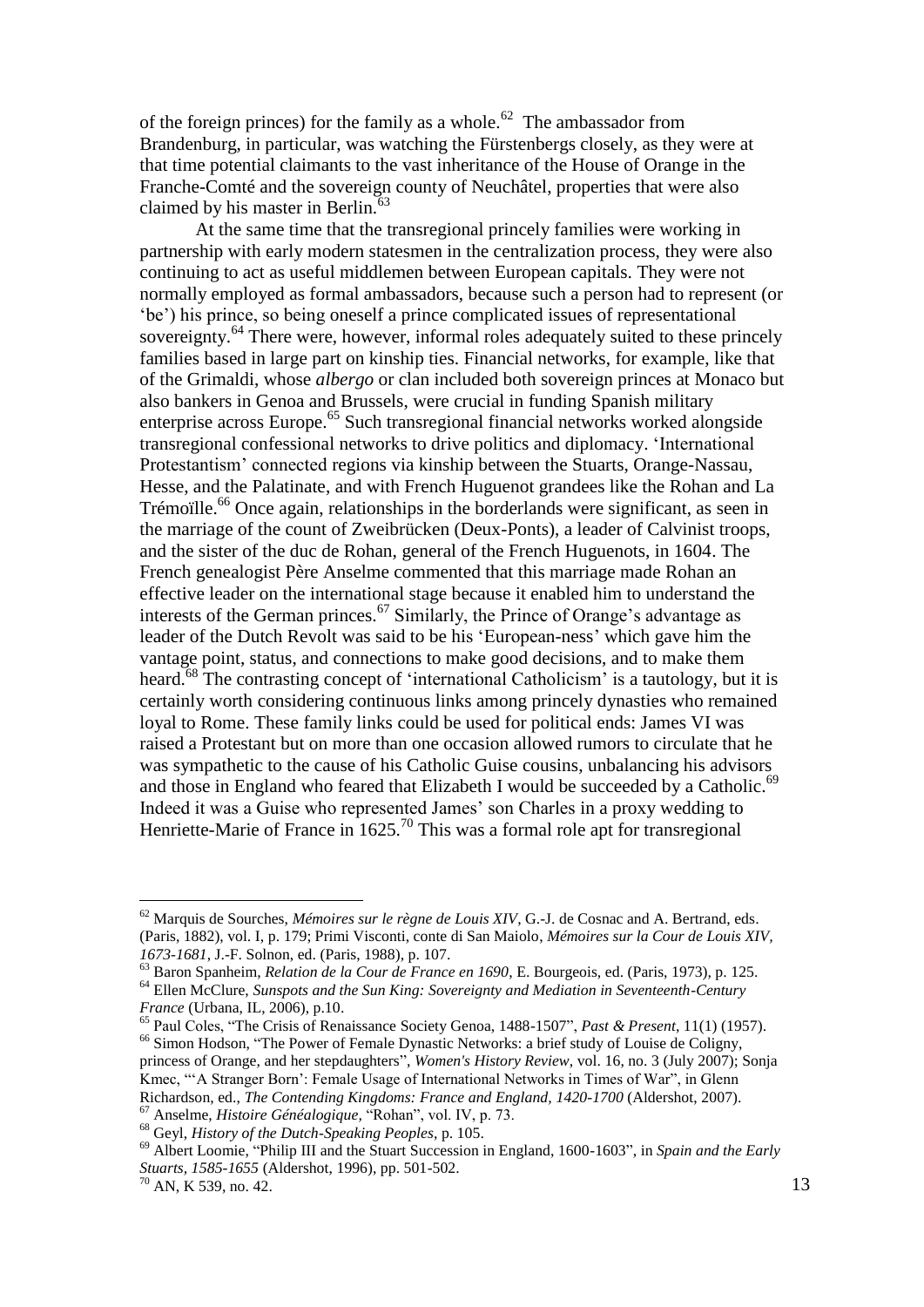princes: performing proxy services for royal marriages or acting as escorts for royal brides across frontiers. $^{71}$ 

In these ways, princes acted as informal conduits of information between courts, due to the particular nature of their rank: a prince could 'let his hair down' in front of another prince, even if one was a powerful king and the other merely sovereign of a few small villages. An example of a 'friend' network that spanned Europe in the 1680s can be seen in the links between the prince de Vaudémont, whose ambiguous status as illegitimate son of the sovereign duke of Lorraine both forced and allowed him to meander across Europe's borders in the course of his career. He was at one point ally of William III of Orange in his anti-Louis XIV coalitions and Spanish governor of Milan. He maintained links with his cousin the prince of Salm, governor and confidant of Archduke Joseph, and with another cousin, Duke Charles V of Lorraine, governor of the Tirol and commander of imperial troops. At the same time, Vaudémont cultivated connections with the French court via his sister, a favorite of the Dauphin, and via another Lorraine cousin, the comte d'Armagnac, a favorite of Louis  $XIV$ <sup>72</sup> Transregional kinship connections like this were watched by the meticulous memoirists of the French court: Dangeau and Saint-Simon both commented on the brief dispute and reconciliation in 1707 between Salm and (now Emperor) Joseph I, carefully noting that Salm was uncle of the Empress and brotherin-law of both the princesse de Condé and the duchess of Hanover.<sup>73</sup> It has been suggested that this same Paris to Vienna via Hanover network had been instrumental in the secret negotiations for the granting of the electoral dignity to Hanover in 1692.<sup>74</sup>

Monarchs continued, therefore, to monitor and cultivate loyalties of the transregional princes. One of the primary defining characteristics of a prince was the *potential*, actualized or not, to rule as a sovereign. The succession of the duc de Nevers (Charles de Gonzagues, who was also sovereign prince of Arches-Charleville in the Ardennes) to the sovereign duchy of Mantua in 1627 sparked one of the early phases of conflict in the Thirty Years War between France and the Empire.<sup>75</sup> A century later, Prince Friedrich Michael, younger brother of the Duke of Zweibrücken, was watched by the Great Powers for a similar reason, though at the time of his birth, he was the most junior of all the princes of the house of Wittelsbach. He was an Imperial field marshal during the Seven Years War but not particularly reckoned as a leading military figure. He was nevertheless a potential power to be watched by the Emperor, Prussia, and France as the *only* Wittelsbach with legitimate sons. In anticipation of his dynastic rise, he became a Catholic in 1741 but died before he could rise further in the princely hierarchy.<sup>76</sup> Instead, it was his second son, known for much of his career as Prince Maximilien-Joseph de Deux-Ponts, French lieutenant-

<sup>71</sup> Spangler, *Society of Princes*, chapter one, "Introducing the Foreign Princes".

 $72$  There is no modern biography of the fascinating Vaudémont, though his papers can be found in AN, AP 273 74; AD, Meurthe-et-Moselle, 3F 317; BN, Collection de Lorraine, no. 566; and in collections of correspondence with William III at the British Library, Ms. Eg. 1172 and Ms. Add. 21493. Correspondence with Salm apparently once existed at the Kriegsarchiv in Vienna but has been lost.

<sup>73</sup> Marquis de Dangeau, *Journal*, E. Soulié, L. Dussieux, *et al*., eds, with *Additions inédites du duc de Saint-Simon* (Paris, 1854-60), vol. XI, p. 482 (7 October 1707); vol. XII, p. 21 (30 November 1707). <sup>74</sup> John Spielman, *Leopold I of Austria* (London, 1977), p. 155.

<sup>&</sup>lt;sup>75</sup> David Parrott, "The Mantuan succession, 1627-1631: A sovereignty dispute in early modern Europe", *English Historical Review*, vol. CXII (1997), pp. 20-65.

<sup>76</sup> *1758, Zweybrücken in Command: a journal of the speedy army of execution of the Empire under the orders of His Most Serene Highness the Prince von Pfalz-Zweybru*̈*cken in 1758*, Neil Cogswell, ed. (Guisborough, 1998).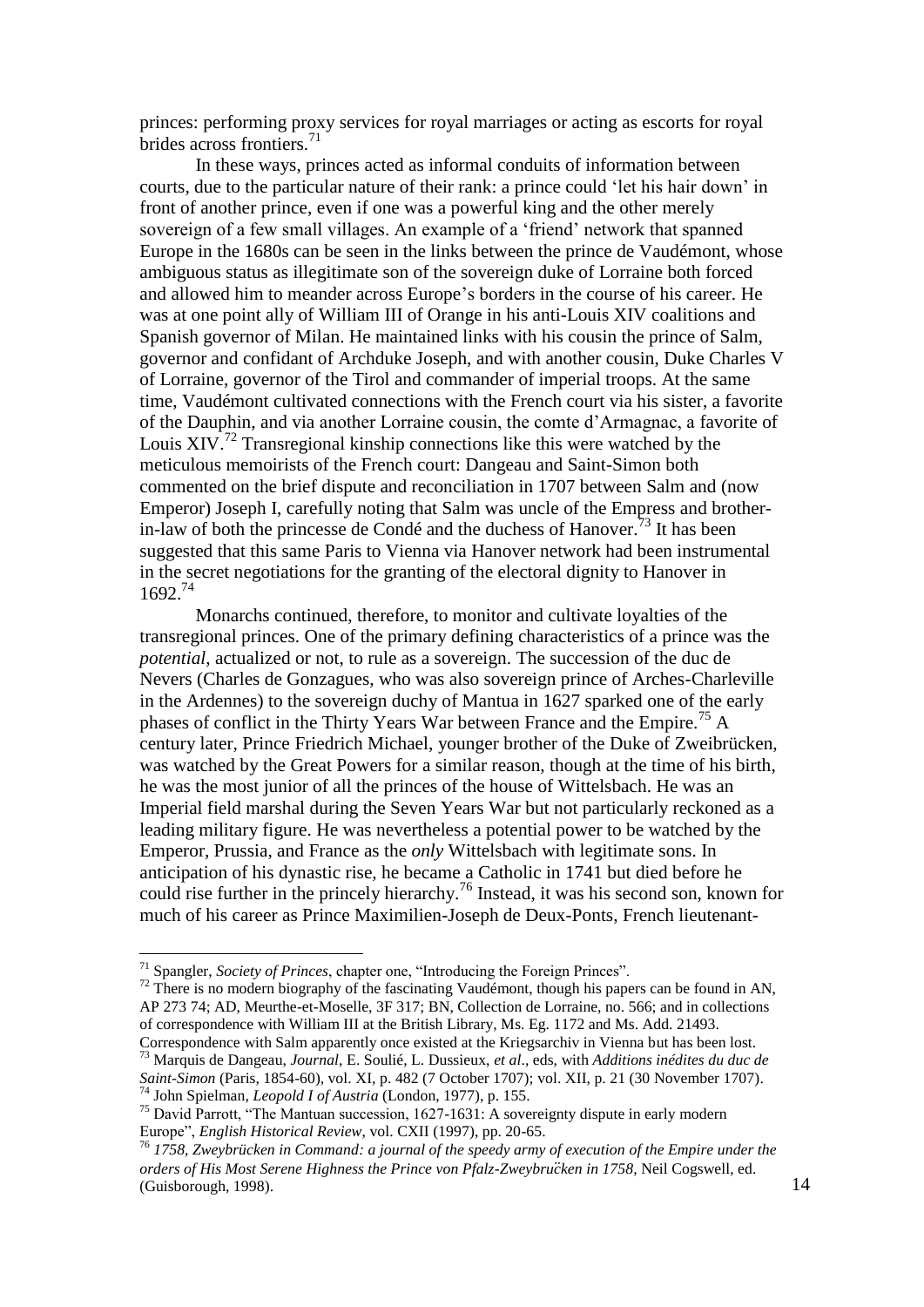general and colonel of the Régiment d'Alsace, who rapidly succeeded his distant patrilineal cousins as Duke of Zweibrücken in 1795, then Elector Palatine and Elector of Bavaria in 1799, and was finally elevated to the rank of king by Napoleon in 1805.

#### Finale:

<u>.</u>

With the coming of the French Revolution, the golden era for transregional princely dynasties came to an end. Though they continued to serve as ambassadors and continued to marry across national lines, members of these families were required to choose one state and one citizenship. As the early modern shifted into the modern, the demands of government shifted, and transregional princely families were no longer needed. A widening electoral franchise and improved bureaucracies allowed monarchs and their governments to communicate directly with their subjects, eliminating the need for strong regional families to act as middlemen. The role of princes as ministers had long been given over to men of education rather than birth, but diplomacy remained an essential sphere of activity well into the modern period.<sup>77</sup> Although elite groups in border regions continued to express their loyalties to dynasties not nation-states in the Revolutionary period, by the early nineteenth century, the forces of nationalism forced the transregional princely families to choose sides.<sup>78</sup>

In the centuries that preceded this change, we have examined periods of growth, consolidation, and decline in the prominence of such families in two areas. Firstly in their relationships with individual monarchs and secondly in their roles in the processes of state formation. They made use of their rank and connections to gain political, honorific, and fiscal privileges for their families from monarchs across Europe. In return, they aided these monarchs by contributing to national centralization, both in royal capitals and in the provinces in which they maintained large and powerful clientage networks. This task continued into the eighteenth century, especially in regions along the linguistic-cultural frontier such as Alsace or the Austrian Netherlands. But transregional families also worked to consolidate existing monopolies on power in these regions and at court by regulating dynasticism and through increasingly exclusive endogamous marriage practices.

Further research is required to uncover the details of efforts made by these families to regulate dynasticism, optimally for the betterment of the dynasty rather than the individual. Families like the Salm and the Croÿ maintained several subbranches, each with high rank and socio-political profile. But how regular and regulatory was communication between these branches? And did they adhere purely to patrilineal loyalties or function more loosely across both male and female relations? By the eighteenth century some transregional dynasties, notably the Croÿ, had evolved into what might be called 'super-clusters'. Rather than one single family, these were multiple families who descended from mixed paternal and maternal successions, keeping sizeable properties tightly locked inside their kinship circle. Properties like the principality of Chimay thus were guarded within the Belgian supercluster of Arenberg, Ligne, Croÿ and Hénin-Liétard for several centuries. Following the inheritance pathways of properties held by foreign princes like the Lorraine, Rohan and Epinoy in France in the eighteenth century reveals a more tightly knit

<sup>77</sup> For example, Stefan Lippert, *Felix Fürst Schwarzenberg. Eine politische Biographie* (Kiel, 1995). <sup>78</sup> Gilbert Trausch, "Les Habsbourg, incarnation de l'Empire au Luxembourg à la fin du XVIIIe siècle: fidélité dynastique et manque de conscience impériale", in Mortier and Hasquin, *Unité et diversité de l'Empire des Habsbourg à la fin du XVIIIe siècle*. The same can be said for Franche-Comté: Maurice Gresset, "Les Franc-Comtois entre la France et l'Empire", in Gras and Livet, *Régions et régionalisme*.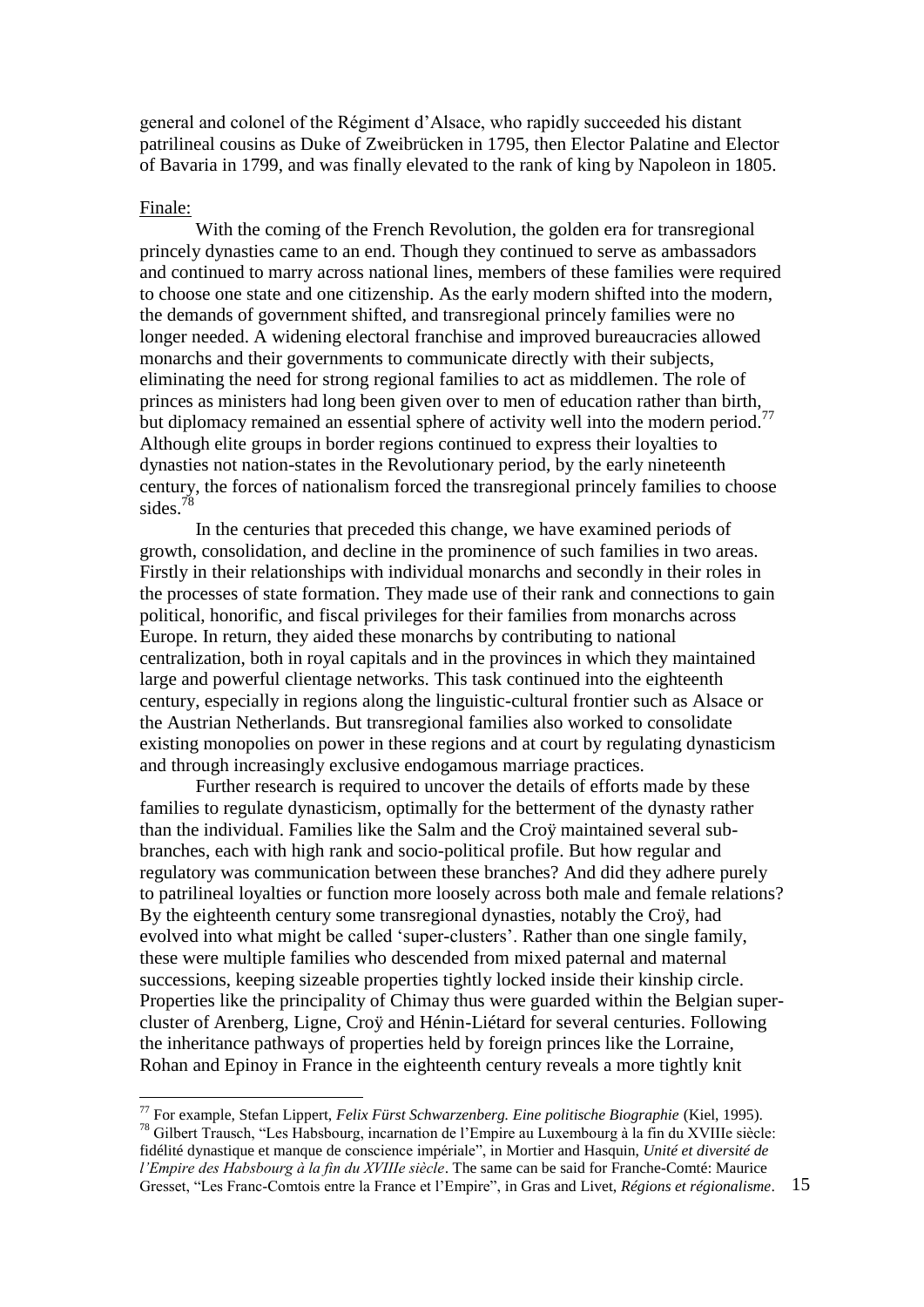group, the 'matriclan', who all descended from one woman. This group accumulated a geographically spread collection of estates from Brabant to Languedoc, in an effort to minimize damages in one region with sustainability in another. These were then passed back and forth from one branch to the other, ensuring dowries and dowager pensions for several generations, but maintaining patronage networks as well.<sup>19</sup>

In the eighteenth century, both the dynasties of Croÿ and Salm included several branches active on the wider European stage. Preliminary assessment using genealogical data can track an increasing pattern of clan endogamy. A pattern emerges of both steady rates of intermarriage between the same elite regional families, and *also* an increase in marriage with princely families from other regions. The Croÿ spent most of the sixteenth century marrying other Netherlandish grandee families, while in the eighteenth century, increased the percentage of cosmopolitan marital alliances, and at the same time continued to marry within their own patrilineage. The Salm display a more varied pattern much earlier, marrying across linguistic frontiers from the late fifteenth century. By the eighteenth century, Salm marriages were cosmopolitan and almost exclusively of princely rank.

The professional activities of the Croÿ and Salm in the last decades of the ancien régime demonstrate the continued flourishing of the transregional princely order and its decline following revolutionary upheaval and the development of truly 'national' identity. The Croÿ moved more conspicuously into French service, as their main estate (Solre) was now on the French side of the border. These included a prominent marshal of France and the last governess of the children of Louis XVI.<sup>80</sup> They were officially recognized by treaty in 1767 as both dukes of France and princes of the Empire. But with the loss of sovereign territory they held west of the Rhine to France (notably Fénétrange), they emigrated and were rewarded with the sovereign duchy of Dülmen in Westphalia in 1803. Dülmen had formerly been a possession of their cousins the Salm, and though it did not survive the mediatization of the small princely houses in 1806, it remained the seat of the family into the nineteenth century.

The Salm princes also operated in the French sphere but maintained a more 'foreign' identity overall. Prince Friedrich III of Salm-Kyrburg, or Frédéric-Jean, began his military career in Imperial service but by the 1770s had firmly settled on a French career and, like the duke of Deux-Ponts, was colonel of the Régiment d'Alsace. In the 1780s, he built a grand palace on the banks of the Seine (today's Palais de la Légion d'Honneur) and joined the liberal opposition led by the duc d'Orléans and the marquis de Lafayette. <sup>81</sup> He maintained his ties with the Empire, of course, marrying a princess of Hohenzollern-Sigmaringen, while his sister married his bride's brother. In late 1789 he was named by Lafayette as commandant of a battalion

 $79$  See the marriage contract of Marie-Louise de Rohan-Guéméné and the prince de Rohan-Rochefort in 1780 (AN, 273 AP 373), in which the bride's dowry was in large part made up by her aunt, a Rohan-Soubise, who had married a Lorraine-Guise. These estates had been given to her by her grandmother, the princesse d'Epinoy, Anne de Lorraine. The duchy of Joyeuse in Languedoc, passed from the last of the Guise in 1688 to the princesse de Lillebonne, who donated it to her Epinoy grandson in 1714; on his death it passed to his Rohan nephews, who continued to pay, for example, the wages of nuns in a school there as late as 1788. AD, Ardèche, B125, fol. 6 (donation of duchy); 1 E 1060 (wages).

<sup>80</sup> André Delcourt, *Le duc de Croÿ, maréchal de France, 1718-1784: un grand seigneur au siècle des lumières* (Saint-Amand-les-Eaux, 1984); Marie-Pierre Dion, *Emmanuel de Croÿ, 1718-1784: itinéraire intellectuel et réussite nobiliaire au Siècle des Lumières* (Bruxelles, 1987); *Mémoires de la duchesse de Tourzel, gouvernante des enfants de France de 1789 à 1795*, J. Chalon, ed., (Paris, 1969).

 $81$  AN,  $R^3$  211, sale of property on the quay d'Orsay by the prince de Conti to the prince de Salm-Kyrbourg, 1759. The prince made an unfortunate appearance in a well-known scandal of the period, detailed by Jeffrey S. Ravel, "The Coachman's Bare Rump: An Eighteenth-Century French Cover-Up", *Eighteenth-Century Studies*, vol. 40, no. 2 (2007).